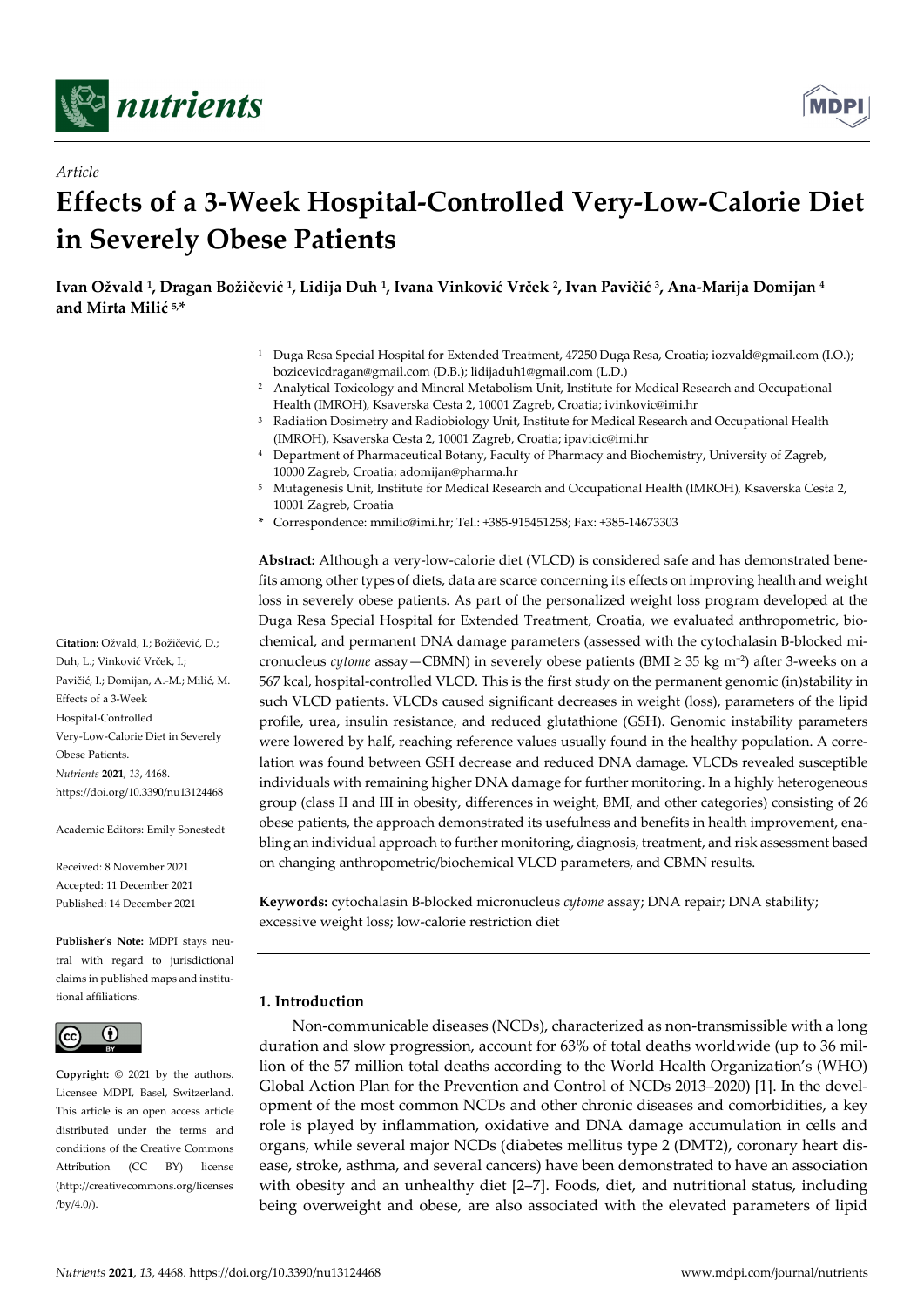profile and insulin action resistance [8,9]. These conditions are not only risk factors for NCDs, but are themselves also major contributors of illness.

Obesity in Croatia is increasing rapidly, placing the country among those with the highest obesity prevalence in Europe [10–13]. With the lack of serious systemic monitoring of overweight/obese people, there is a need to develop a special program for monitoring the health, diet, and lifestyle habits of the Croatian (obese) population that would also generate a personalized motivation towards weight loss lifestyle changes. This need was recognized by the Duga Resa Special Hospital for Extended Treatment, Croatia, which developed a local program that is also open to accepting obese persons from other parts of Croatia and other regions. The program includes personalized 24 h medical surveillance while severely obese patients are performing a 3-week 567 kcal hospital-controlled very-low-calorie diet (VLCD). All patients' meals are prepared fresh in the hospital kitchen, supervised by the hospital nutritionist. The program has been in place for five years and has proven to be a highly successful and low-cost program that improves patient wellbeing and offers a good opportunity to reduce the burdens on the healthcare system associated with incidences of severe chronic disease and comorbidities in obese people since a healthy diet is considered both a primary and secondary factor in the prevention of NCD (further) development.

This study aimed to evaluate the effects of the VLCD on markers of lipid profile, insulin action resistance, oxidative stress response by means of reactive oxygen species (ROS) and glutathione (GSH) levels, permanent DNA damage/stability, and anthropometric parameters in order to identify early biomarker(s) of patient status improvement during the 3-week VLCD. We were particularly interested in finding biomarker(s) to contribute towards developing a personalized and individualized VLCD approach.

Permanent DNA damage was measured in peripheral blood using the cytochalasin B-blocked micronucleus *cytome* (CBMN) assay. This assay is used for a wide range of developmental and degenerative diseases and has proven value as a predictor of the response, an adverse event, or the susceptibility to different stressors, demonstrating promise for widespread implementation into clinical practice [14–16]. The CBMN assay measures changes in apoptotic, necrotic, and mitotic index frequency and shows different types of DNA damage through the frequencies of the micronuclei (MNi)- (chromosome breaks/loss during cell division), nucleoplasmic bridges (NPBs)- (chromosome rearrangement markers), and nuclear buds (NBs)- (DNA amplification markers) [17,18]. As similar DNA damage and repair mechanisms are expected in different tissues [2,3], peripheral lymphocytes can serve as an excellent cell target due to their half-life and their presence in all body districts [19,20]. To the best of our knowledge, this is the first study involving human patients undergoing a 3-week 567 kcal hospital-controlled VLCD assessing genomic (in)stability through the CBMN assay together with anthropometric and biochemical parameters, and which compares these parameters before the start and on the last day of the diet period at both group and individual levels. The study revealed several possible biomarkers that could be used to track improvements of VLCDs, or even the patients that could be chosen for the program. The VLCD results can also facilitate the development of an individual approach, diagnosis, treatment, and risk assessment.

#### **2. Materials and Methods**

If not stated otherwise, all chemicals and materials were from Merck (former Sigma Aldrich, St. Louis, MI, USA).

#### *2.1. Ethical Approval for the Study on Humans*

The study was approved by the Ethics Committees of the Duga Resa Special Hospital for Extended Treatment (No.: 08-08-970/19), by the Institute for Medical Research and Occupational Health (IMROH, No.: 100-21/19-10), and by the School of Medicine, University of Zagreb, Croatia (No. 380-59-10106-20-111/174, class: 641-01/20-02/01). The latter approval is mandatory for all experiments involving human exposure at the national level.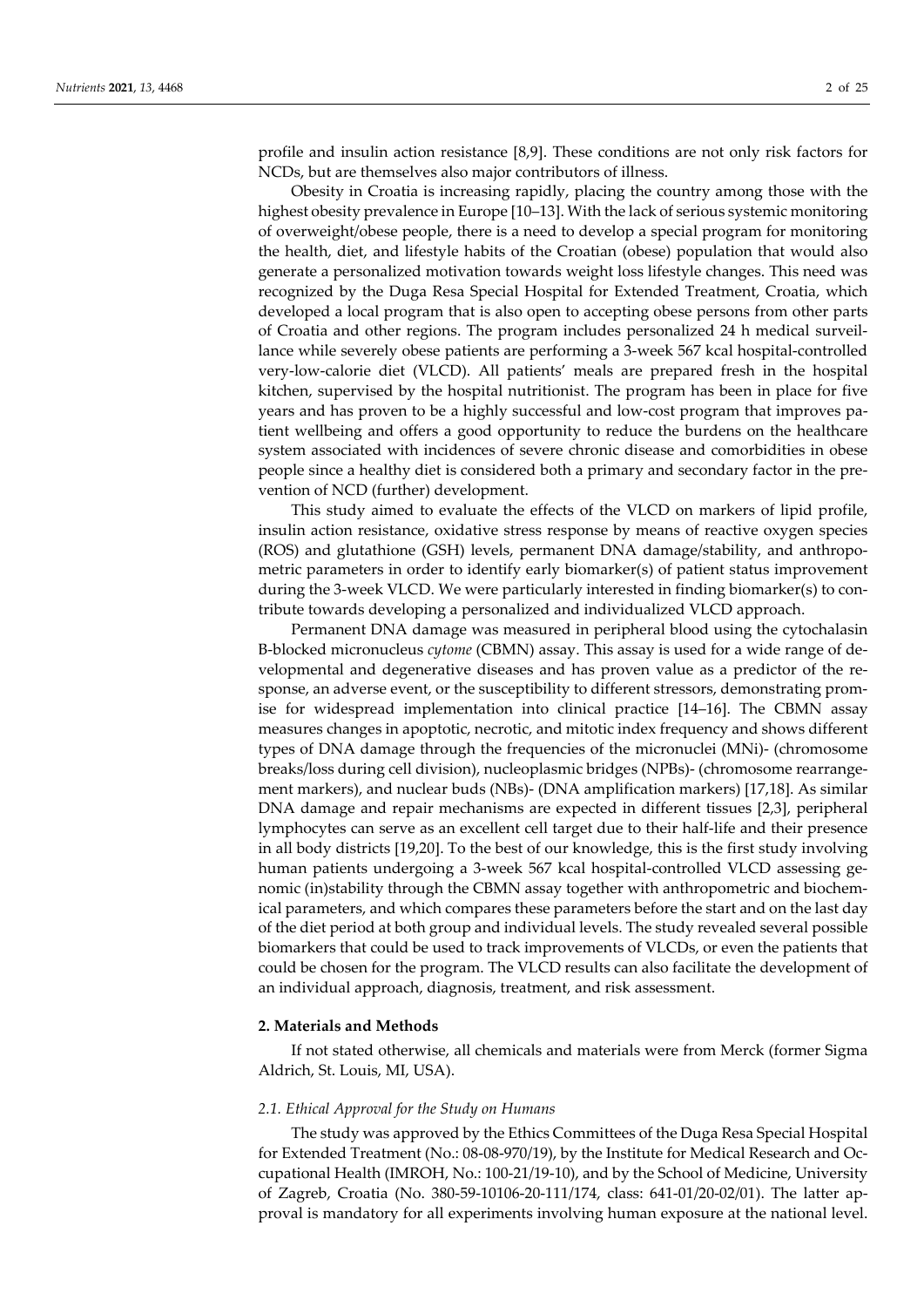The study also holds Clinical Trials.gov number: NCT05055154 and study protocol number: OSMN35aVLCD-26, verified in September 2021.

#### *2.2. Subject Recruitment and Diet*

In total, 26 subjects were recruited in hospital according to the following inclusion criteria: individuals with BMI  $\geq$  35 kg m<sup>-2</sup> accepted to stay in hospital for 3 weeks under constant medical surveillance, to practice a 567 kcal diet in hospital, to fill out questionnaires, and to give blood samples at the beginning and on the last day of the 3-week hospital stay. The study excluded pregnant women, minors, legally incapacitated persons, patients with currently tumorous diseases, or in a diagnostic procedure with ionizing radiation.

For the calorie intake, a standardized food questionnaire (EPIC-Norfolk) was used [21]. Participants answered questions on their average food intake within the past year. The questionnaire was adjusted to Croatian food and portions, with more than 130 FFQ items included (see Supplementary Materials for the original FFQ questionnaire in English and the Croatian version used in the Croatian study; some food types were difficult to translate into English and were thus left in Croatian). Study participants also gave information about their lifestyle, education, diseases, comorbidities and medications, and signed an informed consent for the anonymous use of collected data (coded questionnaire, biochemical and DNA damage data) following the EU General Data Protection Regulation. Participants were recruited over several months due to limited hospital facilities, but all followed an identical diet regime. For each participant, the study started on the first day of hospitalization, when they signed the informed consent, filled out the questionnaires, anthropometric measurements were taken, and blood was drawn for biochemical and DNA damage analysis. The 3-week 567 kcal VLCD consisted of three daily meals freshly prepared by the hospital nutritionist, with special attention given to hydration conditions (mineral water was readily available during the hospital stay). Participants continued to take their medications and were permitted to take short walks in the hospital park under medical staff surveillance. Patients also performed daily stretching-based exercise of mild intensity under medical staff surveillance. Special attention in meal preparation was given to the carbohydrate–glycemic index and the vitamin and mineral content, with each meal consisting of 50–60% complex carbohydrates, 20–25% proteins, and 25–30% fats (Table 1).

| 35.91 g proteins      |                                                                                                                  |
|-----------------------|------------------------------------------------------------------------------------------------------------------|
|                       | 5.05 g saturated, 4.55 g monounsaturated fatty acids, 4.67 g poly-                                               |
| $15.05$ g fats        | unsaturated fatty acids, 140.42 mg cholesterol                                                                   |
|                       | 18.46 g monosaccharides and disaccharides, 56.46 g polysaccha-                                                   |
| 74.92 g carbohydrates | rides, 14.09 g fibers                                                                                            |
|                       | 1144.68 mg Na <sup>+</sup> , 1447.47 mg K <sup>+</sup> , 376.02 mg Ca <sup>2+</sup> , 99.84 mg Mg <sup>2+,</sup> |
| Minerals              | 7.82 mg Fe, and 636.53 mg P                                                                                      |
| <b>Vitamins</b>       | 0.51 mg vit B <sub>1</sub> , 0.67 mg vit B <sub>2</sub> , 0.57 mg vit B6, 75.97 mg vit C                         |
|                       |                                                                                                                  |

**Table 1.** The composition of the 567 kcal hospital-controlled VLCD (main dietary components).

#### *2.3. Anthropometric Measurements*

For each participant, body weight (kg), body height (m), BMI (kg m−2), skeletal muscle mass (SMM, kg), body fat mass (BFM, kg), percentage of body fat (PBF, %), waist–hip ratio (W-HR), visceral fat level (VFL), and basal metabolic rate (BMR, kcal day−1) were measured on the first and last day of diet and hospitalization using a body composition analyzer (InBody 270, InBody, Seoul, Korea) according to the manufacturer's instructions (bioelectrical impedance method). Bray's method was used to calculate the percentage of excessive body weight loss [22].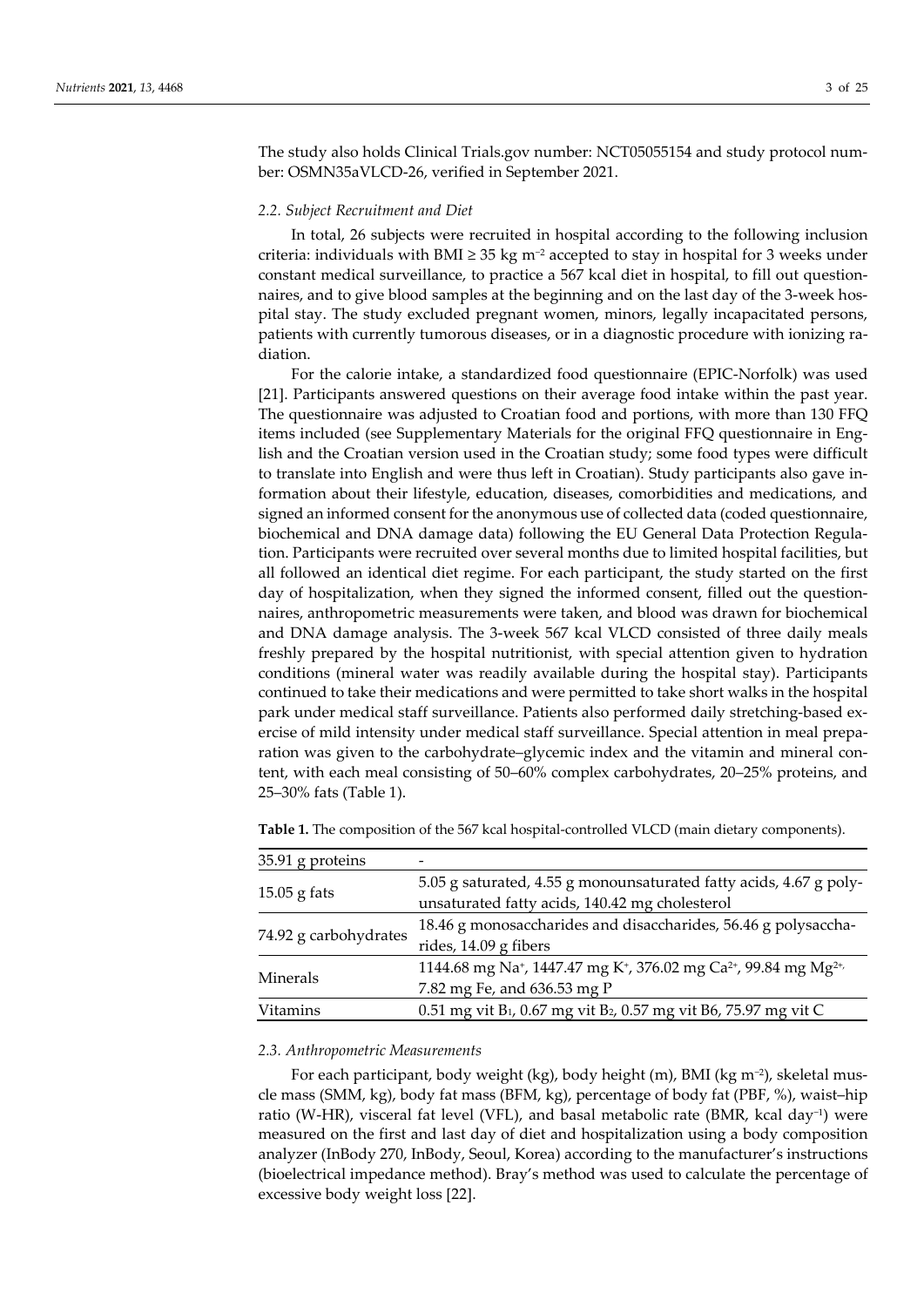#### *2.4. Biochemical Parameters*

Serum biochemical parameters at the beginning and end of the diet were selected as those expected to be possibly affected during this restricted diet and also connected with DNA (in)stability [23–27].

Blood samples were collected in serum tubes with a silica clot activator (Becton Dickinson, Franklin Lakes, NJ, USA) and used to measure glucose, urea, C-reactive proteins (CRP), total cholesterol (TC), HDL-C, LDL-C, and triglycerides (TG) on a clinical chemistry autoanalyzer Beckman Coulter AU 480 (Beckman Coulter, Inc., Brea, CA, USA). An immunoassay analyzer ARCHITECT i1000sr (Abbott, Chicago, IL, USA) was used to measure insulin, TSH, fT3, and fT4 levels. Insulin resistance as HOMA-IR was calculated as: glucose (mmol L−1) × insulin (mIU L−1)/22.5. The leukocyte count was determined on an automated hematology analyzer XS-1000i with autosampler (Sysmex, Kobe, Japan).

#### *2.5. CBMN Cytome Assay*

For the CBMN assay, blood samples collected by venipuncture into heparinized tubes (Beckton Dickinson, Franklin Lakes, NJ, USA) were coded, stored at 4 °C, and transferred within 2 h to IMROH where they were immediately embedded into a cell culture medium. For each sample, duplicates of the cell culture were prepared in a 25 cm<sup>2</sup> flask through the addition of 0.6 mL heparinized blood under sterile conditions into a prewarmed cell culture medium. The cell culture medium consisted of 6 mL RPMI-1640 medium, 1 mL fetal calf serum (FCS), 0.02 mL phytohemagglutinin-L, and 0.01 mL antibiotic solution (100 IUmL−1 penicillin, and 100 mg mL−1 streptomycin) and was prepared freshly and kept at 37 °C at least 1 h before cultivation. Cultures were successively incubated at 37 °C, with 5%  $CO<sub>2</sub>$  in the air in a humidified atmosphere in the cell incubator (Thermo Fischer Scientific Inc.-former Heraeus, Langenselbold, Germany).

After 44 h incubation, cytochalasin-B was added to the cultures in sterile conditions at a final concentration of 6 mg mL−1 for cytokinesis blocking. After 72 h incubation, cells with the medium were transferred into glass centrifugation tubes, which were run at 450× *g* for 10 min in a centrifuge (Rotofix 32a, Hettich, Tuttlingen, Germany) using a swing bucket rotor. Then, the solution was removed and the cell pellet was mixed gently with a cold mild hypotonic solution (75 mM KCl) and left at room temperature for 10 min. After supernatant removal, the cell pellet was fixed with a fresh mixture of cold methanol/acetic acid (3:1 *v*/*v*) (Kemika, Zagreb, Croatia). The treatment with the fixative was repeated three times, and the cell pellet, dissolved in a minimal volume of fixative, was seeded on clean, cold microscopic slides (Vitrognost, Zagreb, Croatia), dried and stained for 10 min with 5% Giemsa (pH 6.8) prepared freshly in distilled water (Yasenka, Vukovar, Croatia). Microscope analysis was performed at 400× magnification using a light microscope (Olympus, Tokyo, Japan). MNi, NPBs, and NBs were scored in 2000 binucleated lymphocytes with well-preserved cytoplasm per subject. A total of 1000 lymphocytes per donor were scored to evaluate the frequency of cells with 1–4 nuclei (M1, M2, M3, and M4) within the same cytoplasm. The cytokinesis-block proliferation index or nuclear division index (NDI) was calculated according to the following formula, with M1–M4 representing the number of cells with 1–4 nuclei, and N the total number of cells scored (1000) [28].

#### $NDI = (M1 + 2M2 + 3M3 + 4M4)/N$

The frequency of apoptotic and necrotic cells in 1000 lymphocytes per subject was also scored, and the scored DNA damage parameter frequency (per 2000 binucleated lymphocytes (BN)) was calculated and also expressed as 1000 BN.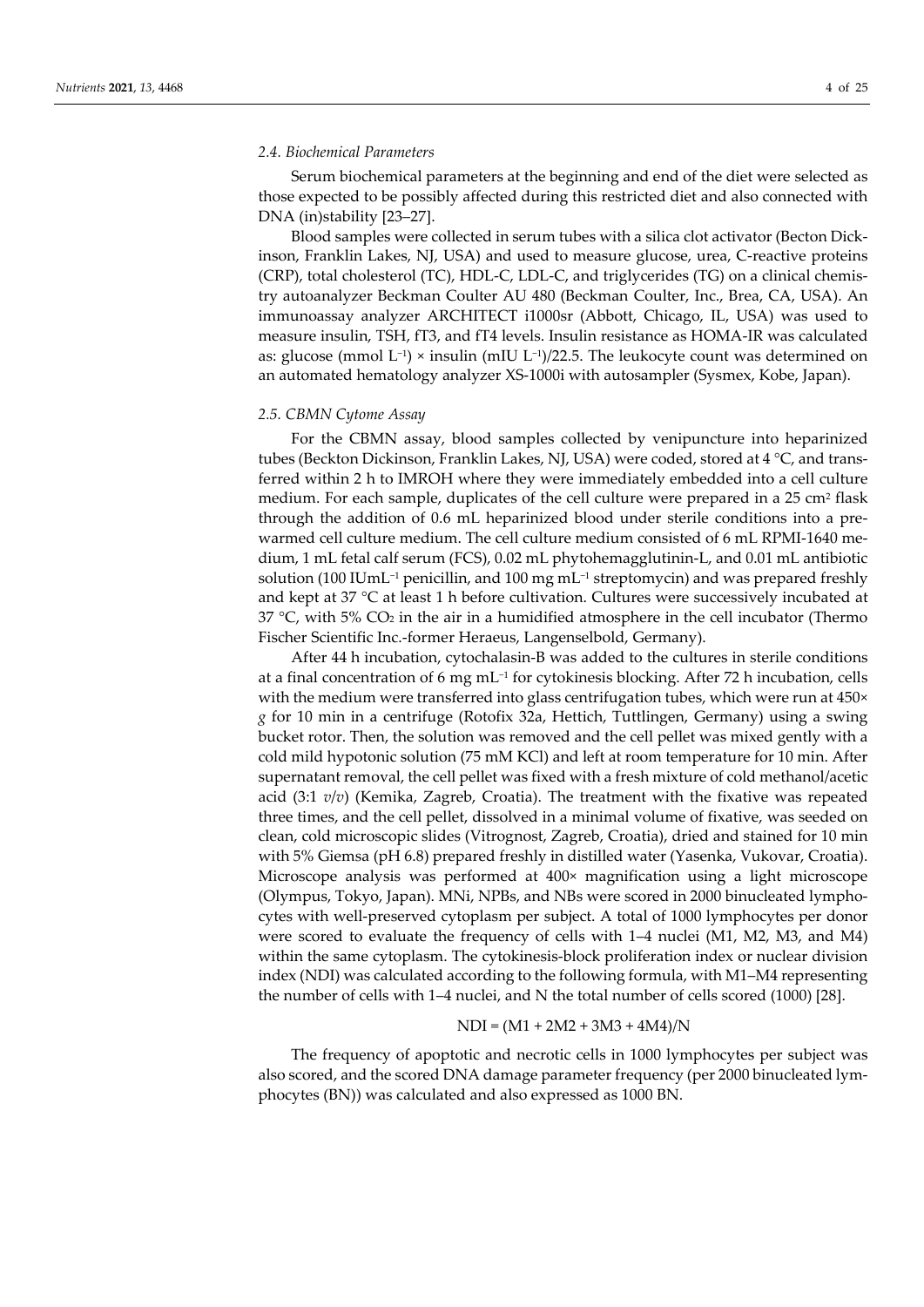#### *2.6. Antioxidative GSH and Oxidative ROS Damage Measurement*

As oxidative stress response may affect DNA damage markers, insulin resistance and overall health status during body weight loss, serum ROS and GSH levels were determined and correlated with DNA damage parameters.

## 2.6.1. GSH Measurement

A monochlorobimane (MBCl) fluorescent probe was used to measure the GSH level. Reaction of MBCl with GSH is highly specific and results in the forming of a fluorescent adduct. A quantity of 100 µL undiluted human serum was pipetted in pentaplicate into a 96-black well plate (Nunc, Thermo Fisher Scientific, Waltham, MA, USA) following the addition of 20  $\mu$ L 0.24 mM MBCl. Autofluorescence was examined by preparing the serum without the addition of the fluorescent probe. All samples were incubated for 30 min at 37 °C. Fluorescence was determined at the 355 nm excitation and 460 nm emission wavelengths using a microplate reader Victor3™ (Perkin-Elmer, Ynysmaerdy, UK) [29].

# 2.6.2. ROS Measurement

ROS in human serum were measured using the 2′,7′-dichlorofluorescin diacetate (DCFH-DA) staining assay [30]. Diluted 10% (*v*/*v*) human serum in an ice-cold PBS buffer ( $pH$  7.4) was used by pipetting a volume of 100  $\mu$ L in pentaplicate into the 96-black well plate (Nunc, Thermo Fisher Scientific, Waltham, MA, USA) following the addition of 20 µL 0.12 mM DCFH-DA in each well. Autofluorescence was examined by preparing the serum without the addition of dye. After 20 min incubation at 37 °C, fluorescence was measured at the 488 nm excitation and 525 nm emission wavelengths using a microplate reader Victor3™ (Perkin-Elmer, Ynysmaerdy, UK).

#### *2.7. Statistical Analysis*

The Statistica® 13.05.0.17 software package (TIBCO Software Inc., Palo Alto, CA, USA) was used for analysis. Parameters expressed in tables and figures were mean  $\pm$ standard deviation (SD), standard error (SE), median, and range. Anthropometric, biochemical, DNA damage, and oxidative damage parameters after descriptive statistics were analyzed using Mann–Whitney U-test. The EPIC-Norfolk food questionnaire was analyzed in this study only for daily calorie intake with FETA software to compare the values with the calculated basal metabolism rate [31] before the start of the VLCD. Spearman correlation was used for data correlation, with a significance level set at  $p \le 0.05$ . All data with a decimal point, except for statistical significance, were set to two decimals.

## **3. Results**

Demographic information of the study participants including information on gender, age, medications, lifestyle factors, and calorie intake from the EPIC questionnaire are shown in Table 2. The age of the group was (mean  $\pm$  SD, SE, median, range): 56.12  $\pm$  8.03, 1.57, 58.50, 41–66 years. The group was recruited during 2019 and 2020. Since the group included severely obese patients, it was expected that most, if not all, will have health problems, comorbidities, and diseases, etc. That was the reason for not changing their regular therapy during the diet, and for those for whom it proved a necessity to change it, they were excluded from the study. Among them, only 3 participants received no therapy, 2 participants reported no disease, 16 participants were diabetics, and 23 participants had already developed hypertension. There were two smokers; the first had hypertension, had smoked tobacco for 30 years and reported smoking 300 cigarettes monthly, while the second reported no diseases and had smoked for 4 years—also 300 cigarettes per month. Smokers ( $n = 2$ ) were not permitted to smoke in the hospital or nearby, but could smoke while taking a short walk in the hospital grounds. However, considering they walked usually once per day (if at all), both patients lowered the number of smoked cigarettes per day. The group was characterized by an even sex ratio (13 males and 13 females).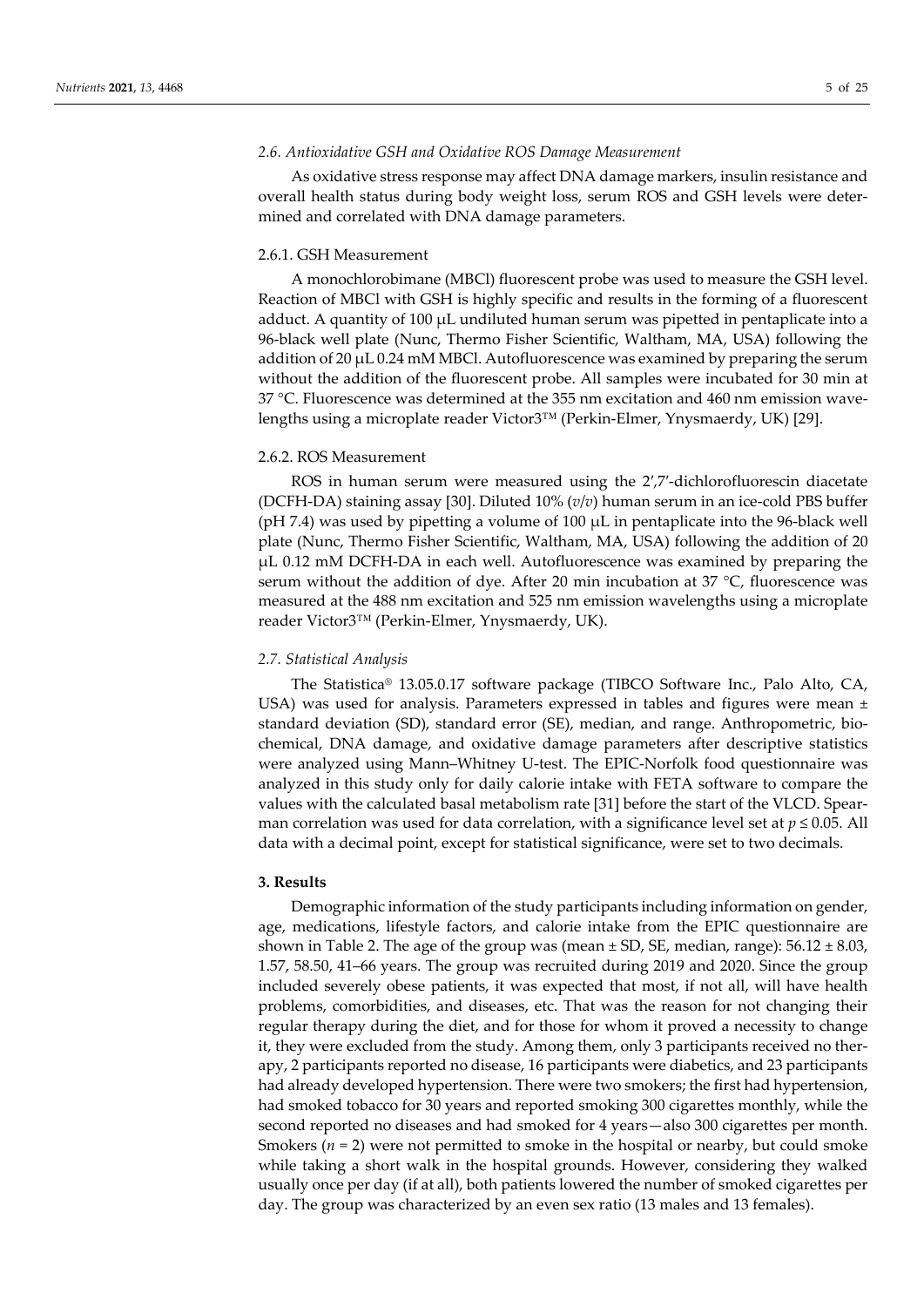| Code           | G | Age | S              | <b>Disease</b>                                                                                                       | <b>Therapy</b>                                                                                                                                                                                                                                   | <b>Tumor Incidence</b>    | CI   |
|----------------|---|-----|----------------|----------------------------------------------------------------------------------------------------------------------|--------------------------------------------------------------------------------------------------------------------------------------------------------------------------------------------------------------------------------------------------|---------------------------|------|
|                |   | 62  | No             | none                                                                                                                 | none                                                                                                                                                                                                                                             | No                        | 1098 |
| 2              | m | 56  | N <sub>o</sub> | Hypertension, 10 y, hyperlipopro-<br>teinemia                                                                        | Torasemide 10 mg 1 tbl, nebivolol 5 mg 1 tbl, lercanidipine 20 mg 1 tbl,<br>moxonidine 0.4 mg 1 tbl, perindopril 8 mg 1 tbl, fenofibrate/simvastatin<br>145/20 mg 1 tbl                                                                          | No                        | 2287 |
| 3              |   | 64  | No             | DMT2, 20 y and hypertension 20 y, hy-<br>perlipoproteinemia                                                          | Metformin 1000 mg 2 × 1 tbl, glargine 32 units, ramipril 5 mg 1 tbl, laci-<br>dipine 6 mg 1 tbl, moxonidine 0.2 mg 1 tbl, fenofibrate/simvastatin 145/40<br>$mg 1$ tbl                                                                           | Thyroid tumor 10<br>y ago | 2387 |
| 4              | m | 48  | No             | Asthma, 20 y, hypertension 20 y, hyper-<br>lipoproteinemia                                                           | Torasemide 5 mg 1 tbl, perindopril/indapamide 10/2.5 mg 1 tbl                                                                                                                                                                                    | No                        | 2188 |
| 5              | m | 66  | No             | DMT2, 17 y, hypertension, hyperlipo-<br>proteinemia                                                                  | Perindopril/indapamide/amlodipine 10/2.5/5 mg 1 tbl, empagliflozin/met-<br>formin 12.5/1000 mg 1 tbl, dulaglutide 1.5 mg s.c. once weekly, feno-<br>fibrate/simvastatin 145/40 mg 1 tbl, torasemide 10 mg 1 tbl every second<br>day              | No                        | 497  |
| 6              |   | 65  | N <sub>o</sub> | Asthma, hypertension, hyperlipopro-<br>teinemia                                                                      | Furosemide 500 mg 1/4 tbl, rosuvastatin 10 mg 1 tbl, losartan 100 mg 1 tbl                                                                                                                                                                       | No                        | 1888 |
| $\overline{7}$ | m | 42  | No             | Hypertension, 10 y                                                                                                   | Torasemide 10 mg 1 tbl, perindopril 8 mg 1 tbl, moxonidine 0.4 mg 1 tbl,<br>nebivolol 5 mg 1 tbl                                                                                                                                                 | No                        | 2283 |
| $\,8\,$        | m | 66  | No             | Hypothyroidism, 12 y ago, hyperten-<br>sion, hyperlipoproteinemia                                                    | Perindopril 10/10 mg 1 tbl, indapamide 1.5 mg 1 tbl, moxonidine 0.6 mg 1 Thyroid carcinoma<br>tbl, nebivolol 5 mg 1/4 tbl                                                                                                                        | 12 y ago                  | 1311 |
| 9              | m | 51  | No             | None                                                                                                                 | <b>None</b>                                                                                                                                                                                                                                      | No                        | 1622 |
| 10             | f | 61  | No             | DMT2,14 y, and hypertension, 14 y, and<br>anemia, 2 y                                                                | Furosemide 40 mg 1 tbl, gliclazide 60 mg 1 tbl, pioglitazone 30 mg 1 tbl, ex- Colon carcinoma<br>enatide once weekly, metformin 1000 mg 2 × 1 tbl, perindopril 10 mg 1 tbl, 14 y and nose tu-<br>atorvastatin 20 mg 1 tbl, bisoprolol 5 mg 1 tbl | mor 4 y ago               | 1754 |
| 11             |   | 52  | Yes            | Hypertension, DMT2, 10 y, hyperlipo-<br>proteinemia                                                                  | Empagliflozin/metformin 12.5/1000 mg 1 tbl, metformin 1000 mg 1 tbl, per-<br>indopril/amlodipine 5/5 mg 1 tbl                                                                                                                                    | $\rm No$                  | 829  |
| 12             | m | 55  | No.            | Chronic sinusitis, psoriasis vulgaris, ar-<br>thritis psoriatica, DMT2, 4 y, hyperten-<br>sion, hyperlipoproteinemia | Ramipril 5 mg 1 tbl, lacidipine 4 mg 1 tbl, nebivolol/hydrochlorothiazide<br>5/12.5 mg 1/2 tbl, fenofibrate/simvastatin 145/40 mg 1 tbl, metformin 1000<br>$mg 2 \times 1$ tbl                                                                   | No                        | 1044 |

**Table 2.** Demographic information (gender, age in years, smoker, existing disease, current therapies, and former tumor incidence) of individuals in the study group (*n* = 26) with calculated calorie intake (CI, kcal day−1) from the EPIC questionnaire with FETA software.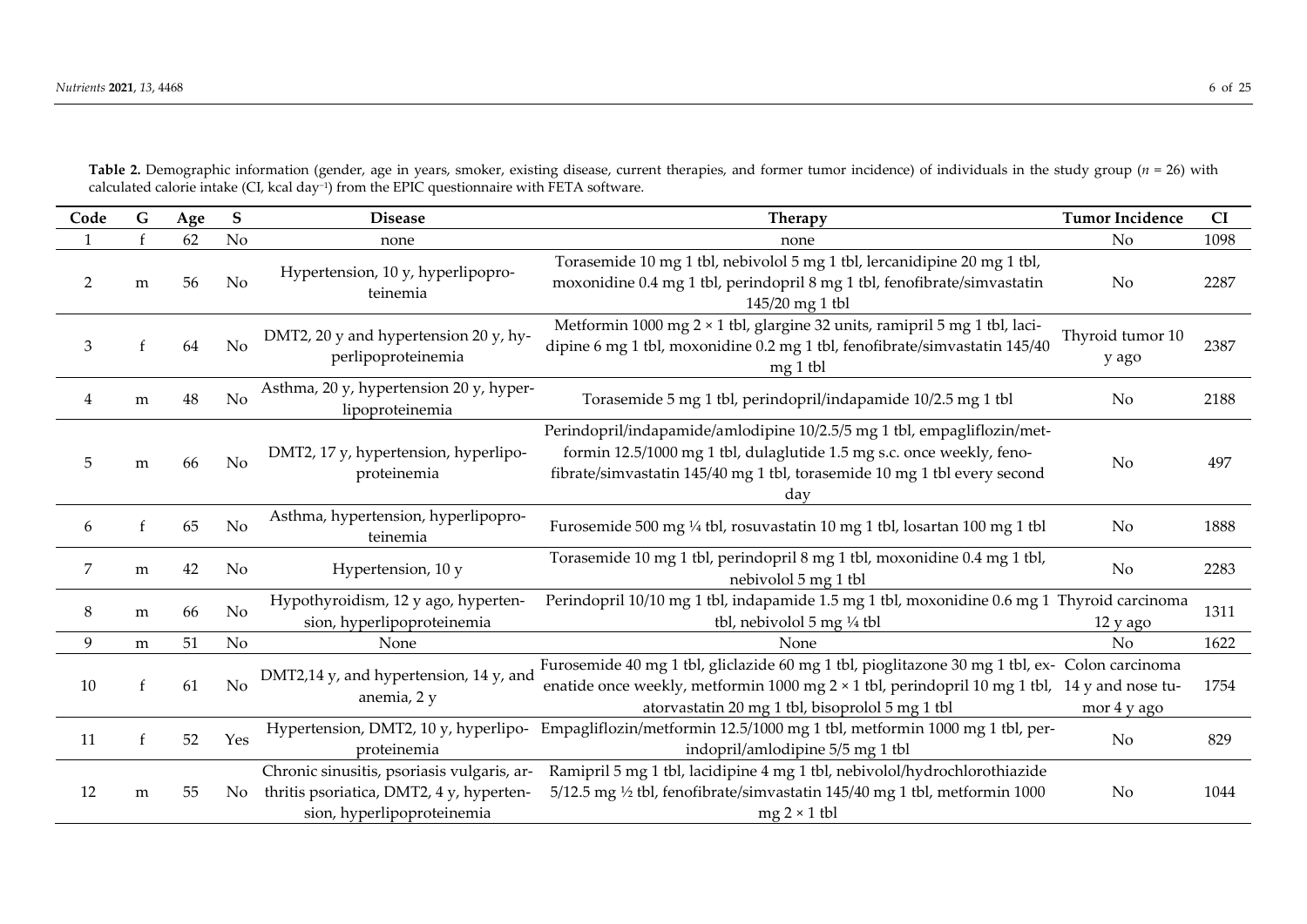| 13 | f         | 56 | No  | Asthma, DMT2, 6 y, hypertension, hy-<br>perlipoproteinemia  | Furosemide 40 mg 1 tbl, linagliptin 5 mg 1 tbl                                                                                                                                                                                                                                                                                                                                                                                                                                                                             | Uterus myoma                                      | 2030   |
|----|-----------|----|-----|-------------------------------------------------------------|----------------------------------------------------------------------------------------------------------------------------------------------------------------------------------------------------------------------------------------------------------------------------------------------------------------------------------------------------------------------------------------------------------------------------------------------------------------------------------------------------------------------------|---------------------------------------------------|--------|
| 14 | f         | 67 | No  | DMT2, 10 y, hypertension, hyperlipo-<br>proteinemia         | Perindopril/indapamide 5/1.25 mg 1 tbl, metformin 850 mg 2 × 1 tbl                                                                                                                                                                                                                                                                                                                                                                                                                                                         | No                                                | 2828   |
| 15 | ${\bf m}$ | 57 | No  | teinemia                                                    | DMT2, 5 y, hypertension, hyperlipopro- Perindopril/indapamide/amlodipine 10/2.5/5 mg 1 tbl, metformin 1000 mg<br>$2 \times 1$ tbl                                                                                                                                                                                                                                                                                                                                                                                          | No                                                | 968    |
| 16 |           | 46 | No  | DMT2, 13 y, hypertension, hyperlipo-<br>proteinemia         | Ramipril/amlodipine 10/10 mg 1 tbl, torasemide 5 mg 1 tbl, insulin as-<br>part/protamine 30 2x daily, empagliflozin/metformin 12.5/1000 mg, metfor-<br>min 1000 mg 1 tbl after dinner, rosuvastatin 10 mg 1 tbl.                                                                                                                                                                                                                                                                                                           | No                                                | 14,656 |
| 17 | m         | 50 | No  | DMT2, 20 y, hypertension, hyperlipo-<br>proteinemia         | Furosemide 500 mg 1/4 tbl, bisoprolol 2.5 mg 1 tbl, atorvastatin 20 mg 1 tbl,<br>perindopril/indapamide 4/1.25 mg 1 tbl, insulin aspart/protamine 30 2×<br>daily, insulin aspart with lunch, dulaglutide 1.5 mg once weekly, dapagli-<br>flozin 10 mg $2 \times 1$ tbl.                                                                                                                                                                                                                                                    | No                                                | 1228   |
| 18 | ${\bf m}$ | 68 | No  | DMT2, 15 y, hypertension, hyperlipo-<br>proteinemia         | Gliclazide 60 mg 1 tbl, dulaglutide 1.5 mg once weekly, dapagliflozin/met-<br>formin $5/1000$ mg $2 \times 1$ , pioglitazone 30 mg, metformin 1000 mg 1 tbl after<br>dinner, rosuvastatin 20 mg, perindopril/indapamide 8/2.5 mg                                                                                                                                                                                                                                                                                           | No                                                | 1001   |
| 19 | ${\bf m}$ | 59 | No  | DMT2, 15 y, hypertension 15 y, osteoar-<br>thritis          | Furosemide 40 mg 2-3x in week, atorvastatin 20 mg, gliclazide 60 mg 1/2 tbl,<br>dulaglutide 1.5 mg once weekly, metformin 1000 mg 2 × 1 tbl, perin-<br>dopril/amlodipine 10/5 mg 1 tbl, bisoprolol 5 mg 1 tbl                                                                                                                                                                                                                                                                                                              | No                                                | 1588   |
| 20 | f         | 61 | No  | Hyperlipoproteinemia (new diagnosis)                        | None                                                                                                                                                                                                                                                                                                                                                                                                                                                                                                                       | Colon 14 y ago<br>and nose carci-<br>noma 4 y ago | 1581   |
| 21 | m         | 41 | Yes | DMT2, 20 y and hypertension 20 y, hy-<br>perlipoproteinemia | Dulaglutide 1.5 mg once weekly, glargine 30 j s.c., metformin 2000 mg, fu-<br>rosemide 40 mg 1 tbl, perindopril/indapamide/amlodipine 8/2.5/10 mg 1<br>tbl, moxonidine 0.2 mg 1 tbl, fenofibrate/simvastatin 145/40 mg 1 tbl                                                                                                                                                                                                                                                                                               | Fibroadenoma                                      | 1538   |
| 22 |           | 64 | No  | DMT2, 20 y and hypertension 20 y, hy-<br>perlipoproteinemia | Dulaglutide 1.5 mg once weekly, glargine 32 j in 21 h, metformin 1000 mg 2<br>× 1 tbl, levothyroxine 175 µg 1 tbl, furosemide 40 mg 1,0,0, KCl 500 mg<br>1,0,0, perindopril/indapamide/amlodipine 8/2.5/10 mg 1 tbl, moxonidine<br>0.2 mg 0,1,0, fenofibrate/simvastatin 40/145 mg 0,0,1, pantoprazole 40 mg<br>1,0,0, fluoxetine 20 mg 1 tbl, oxazepam 10 mg 0,0,1, cholecalciferol D3 8<br>drops, Mg 375 mg, beclometasone/formoterol 100/67 µg pp, lactulose sol 15<br>mL pp, trimetazidine MR tbl 35 mg $2 \times 1$ . | Thyroid tumor 10<br>y ago                         | 1402   |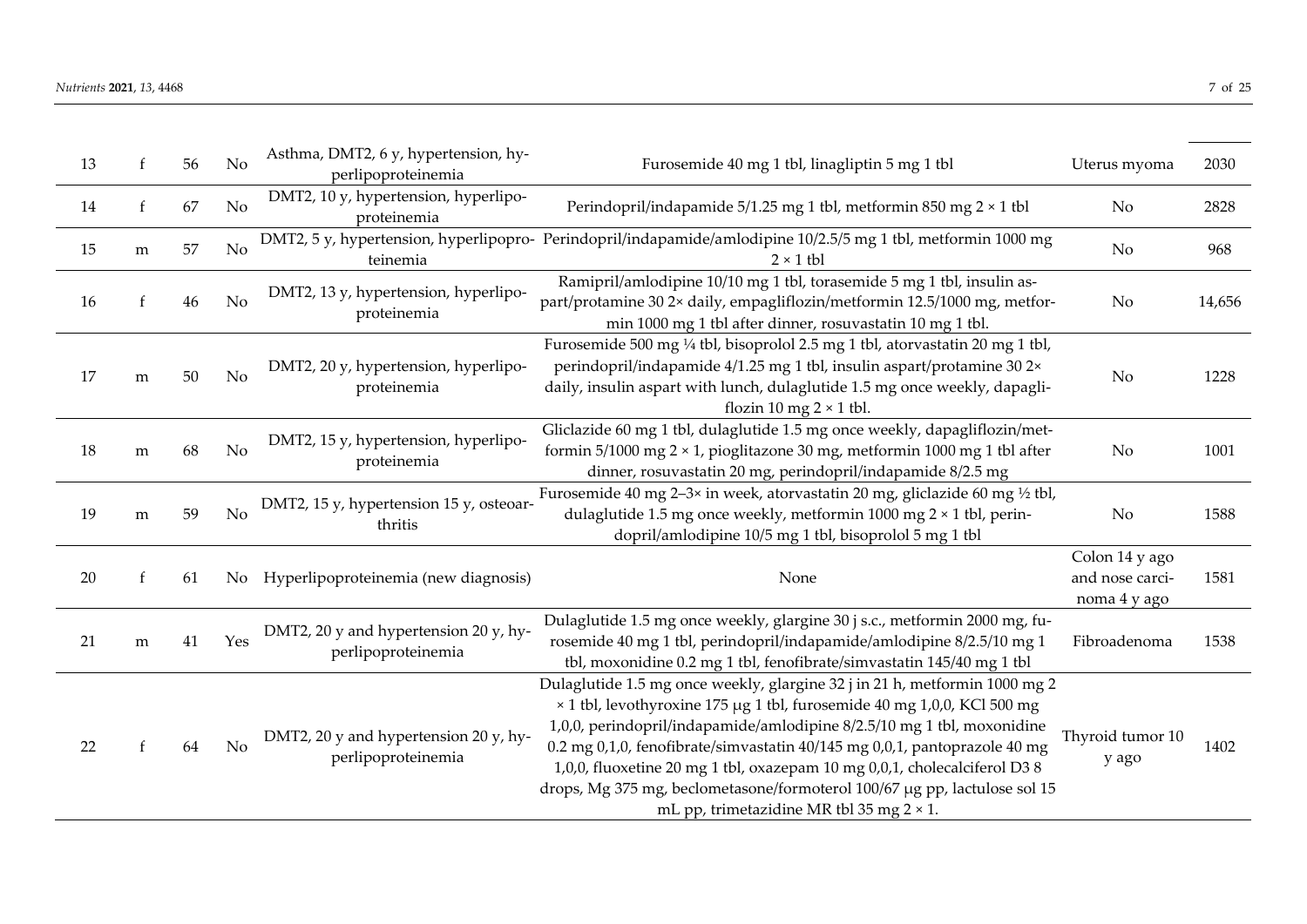| 23 |   | 64 | No             | DMT2, 20 y and hypertension 20 y, hy-<br>perlipoproteinemia                                                                                            | semaglutide 1 mg s.c. once weekly, glargine 35 j in 21 h, metformin 1000<br>$mg 2 \times 1$ tbl, levothyroxine 175 µg 1 tbl, montelukastum 10 mg 1 tbl, de-<br>sloratadine 1 tbl, furosemide 40 mg 1,0,0, KCl 500 mg 1,0,0, perindopril/in-<br>dapamide/amlodipine 8/2.5/10 mg 1 tbl, moxonidine 0.2 mg 0,1,0, feno-<br>fibrate/simvastatin 40/145 mg 0,0,1, pantoprazole 40 mg 1,0,0, fluoxetine 20<br>mg 0,0,1, oxazepam 10 mg 0,0,1, cholecalciferol D3 8 drops, Mg 375 mg, be-<br>clometasone/formoterol 2 inh100/67 µg pp, lactulose sirup 15 mL pp;<br>trimetazidine MR tbl 35 mg $2 \times 1$ . | Thyroid tumor 10<br>y ago | 1488 |
|----|---|----|----------------|--------------------------------------------------------------------------------------------------------------------------------------------------------|--------------------------------------------------------------------------------------------------------------------------------------------------------------------------------------------------------------------------------------------------------------------------------------------------------------------------------------------------------------------------------------------------------------------------------------------------------------------------------------------------------------------------------------------------------------------------------------------------------|---------------------------|------|
| 24 | m | 42 | N <sub>o</sub> | Hypertension, hyperlipoproteinemia,<br>hyperuricemia                                                                                                   | nebivolol 5 mg 1 tbl, torasemide 10 mg 1 tbl weekly, allopurinol 100 mg 1<br>tbl.                                                                                                                                                                                                                                                                                                                                                                                                                                                                                                                      | N <sub>o</sub>            | 1978 |
| 25 |   | 58 | No             | DMT2, Hypertension, Coronary artery<br>disease, Atrial fibrillation, post coronary<br>angioplasty and stents, hyperlipopro-<br>teinemia, hyperuricemia | dabigatran 110 mg 2 × 1 tbl, bisoprolol COR 2.5 mg 2 × 1 tbl, valsartan/hy-<br>drochlorothiazide 160/12.5 mg 1 tbl, clopidogrel 75 mg 1 tbl, furosemide 40<br>mg 1 tbl, KCl 500 mg 1 tbl, amiodarone 200 mg 1 tbl rosuvastatin 10 mg 1<br>tbl, metformin XR 750 mg 1 tbl.                                                                                                                                                                                                                                                                                                                              | No                        | 1935 |
| 26 |   | 60 | No             | DMT2, Hypertension, hyperlipopro-<br>teinemia, Hypothyreosis                                                                                           | semaglutide 1 mg s.c. once weekly, metformin 1000 mg 1 tbl, levothyroxine<br>150 μg 1/2 tbl, febuxostat 120 mg 1 tbl, perindopril/indapamide/amlodipine<br>5/1.25/10 mg 1 tbl, bisoprolol 2.5 mg 1 tbl, atorvastatin 20 mg 1 tbl                                                                                                                                                                                                                                                                                                                                                                       | N <sub>o</sub>            | 1651 |

G—gender; f—female; m—male; S—smokers; DMT2—Diabetes mellitus type 2; y—years; tbl—tablets; and CI—calorie daily intake (kcal day−1) from the EPIC food questionnaire calculated with FETA software.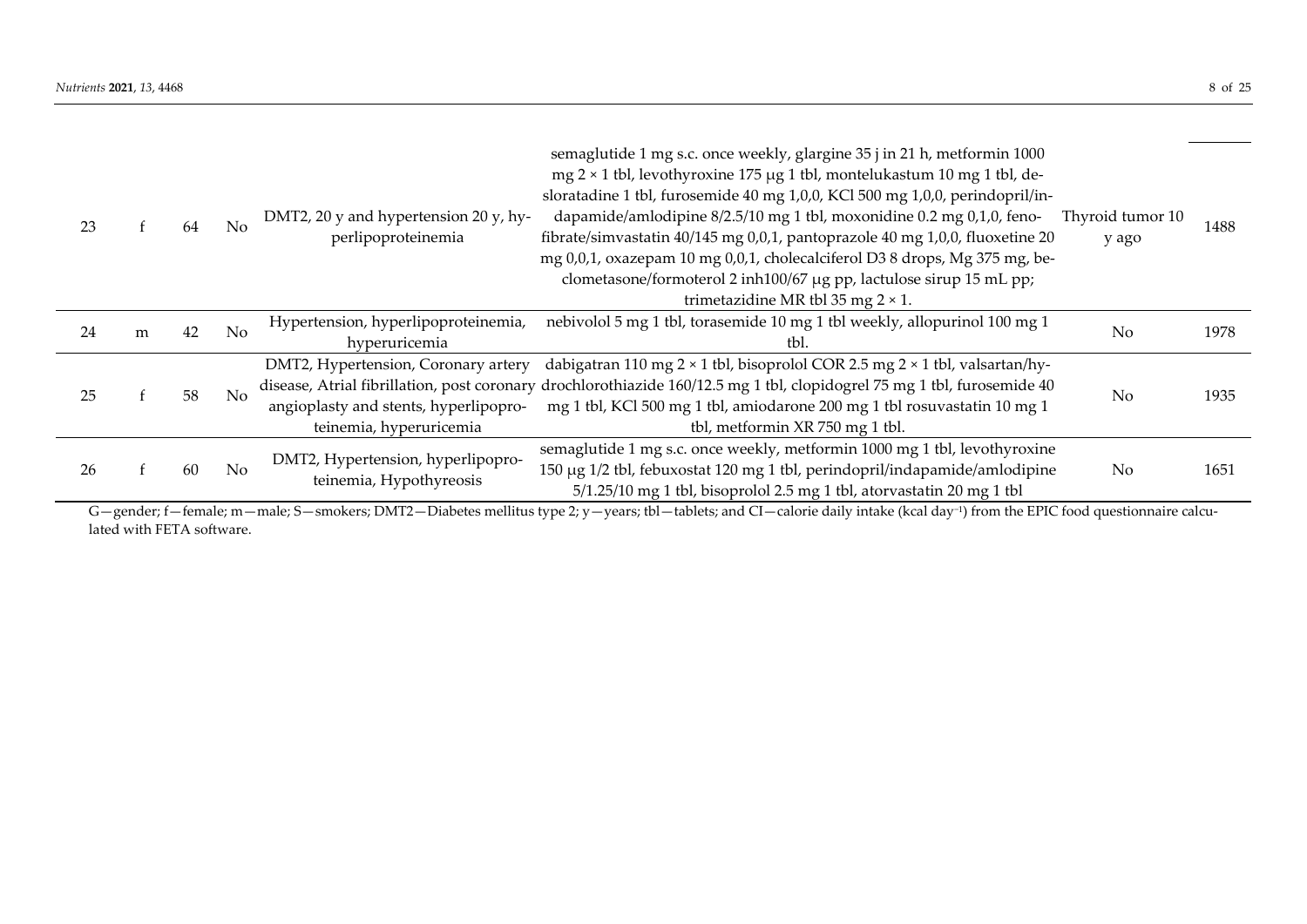Table 3 provides the group values of the anthropometric and biochemical parameters before and after the 3-week 567 kcal VLCD obtained from all 26 study participants. Calorie values measured and calculated with the bioelectrical impedance method reported in Table 2 served for the comparison of the values calculated from FETA software based on the EPIC questionnaires filled out by participants and reported in Table 3. At the group level, mean values for BMR and calculated calorie intake (CI) at the beginning of the study were similar, though the range of values demonstrated that several individuals did not report true portions and values of what they consumed in the dietary questionnaire, so the questionnaire details were not further analyzed in this study. Group BMI was significantly lower after the diet, while there was a mean decrease in body weight of 8 kg at the group level, or of 10 kg when medians were compared. Waist to hip ratio was also significantly altered after the diet. Other anthropometric factors did not significantly differ after the diet, although all demonstrated lower values (Table 3).

Individual values and differences in anthropometric measurements before and after the diet can be seen in Table 4. The percentage loss of excessive body weight was highly individualized (one person lost almost 35%, one 27%, one 22%, three 20%, two 18%, four between 13 and 14%, two 11%, eight around 10%, one 8%, and one 6%). Before the study, the highest weight was 183.6 kg and the lowest 111 kg. After the diet, the maximum weight was 172.30 and the minimum 105.70 kg. Maximum weight loss was 14.40 kg, and the minimum weight loss was 3.80 kg, with an average loss of 9 kg at the group level. The maximum percentage of body weight loss was 9.60%, and the minimum was 3%, with an average of 6%.

All participants except one outlier had a body fat mass decrease ranging from 2.20 to 8.30. Average PBF loss was 1.22% (range 0–4.40%), and BFM loss was 5% (range 0–8.30%). The BMR difference was a minimum of 28 and maximum of 303 kcal day<sup>-1</sup>, with an average of 90 kcal day−1. As for BMI difference, the minimum was 1.50 and maximum was 5, with an average of 3 units (kg m<sup>-2</sup>) for the entire group. Differences for other anthropometric parameters demonstrated once more that weight loss was highly individualized, with differing muscle and fat percentages, again highlighting the strong individual differences.

At the group level (Table 3), lipid profile parameters (TC, HDL-C, LDL-C, and TG) were all significantly lowered after the diet, with TC, LDL-C, and TG levels entering the normal interval reference range. After the diet, the glucose levels were significantly lower and fell into the range of normal values. HOMA-IR was also significantly lower after the diet, whereas insulin levels were on the borderline of significance. Urea levels were also significantly lower after the diet.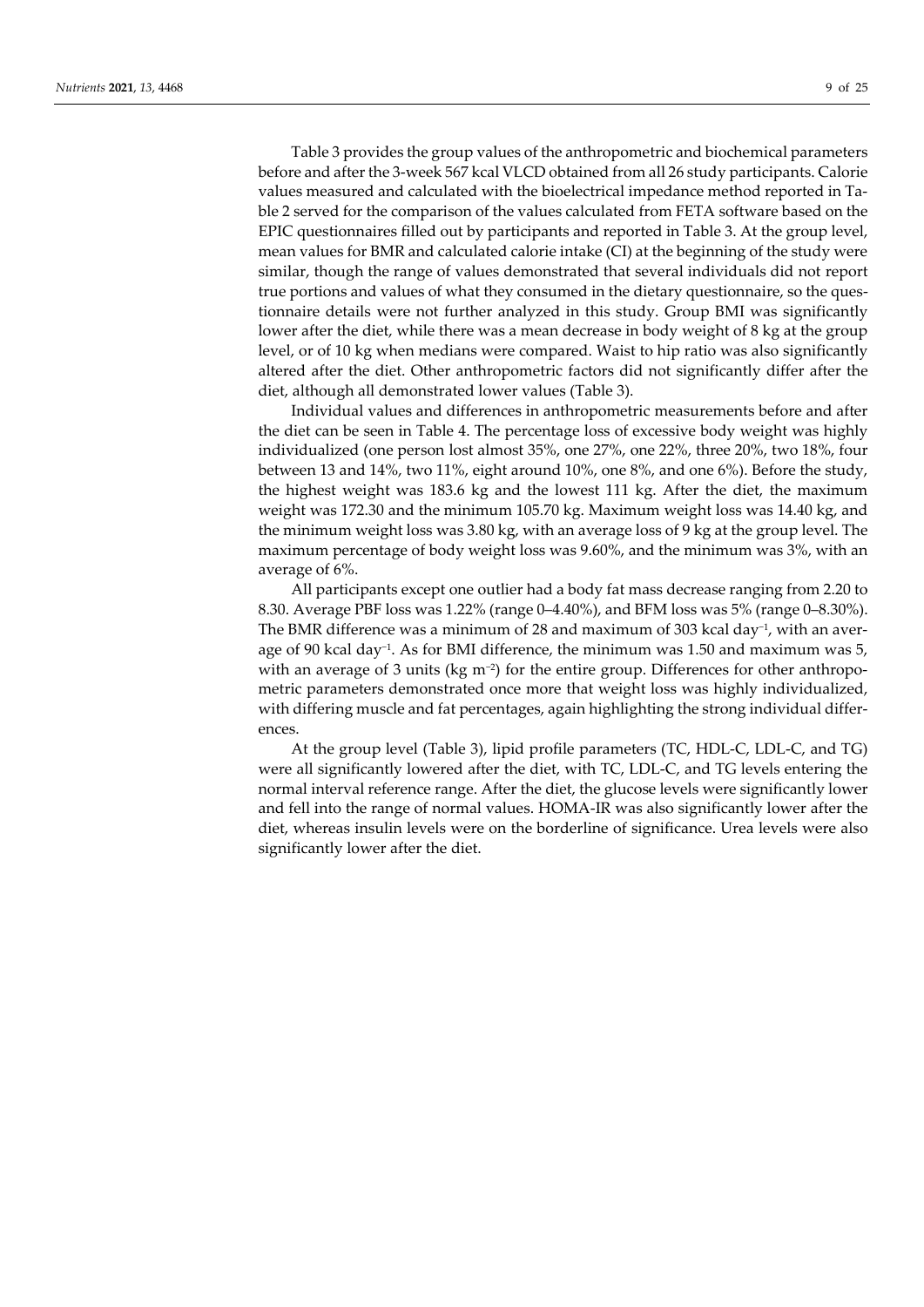| <b>Reference Intervals</b>  |                                       |                                           | <b>Baseline/Week 0</b>                           | Post-Diet/Week 3                                 |                  |
|-----------------------------|---------------------------------------|-------------------------------------------|--------------------------------------------------|--------------------------------------------------|------------------|
|                             | (Range)                               |                                           | Mean ± SD, SE, Median, Range                     | Mean ± SD, SE, Median, Range                     | $p$ -Value       |
|                             | Weight/kg                             |                                           | 134.86 ± 16.61, 3.30, 131.15, 111-183.60         | 126.48 ± 15.81, 3.10, 121.75, 105.70-172.30      | $p = 0.029255*$  |
| easures                     | W-HR/ratio                            |                                           | $1.04 \pm 0.12, 0.02, 1.06, 0.70 - 1.28$         | $1.10 \pm 0.09$ , 0.02, 1.09, 0.94-1.29          | $p = 0.046439*$  |
|                             | $BMI/kg$ m <sup>-2</sup>              |                                           | $47.43 \pm 6.00$ , 1.18, 49.45, 35.70-57.50      | $44.49 \pm 5.80, 1.14, 46.05, 33.60 - 54.90$     | $p = 0.057755$   |
|                             | SMM/kg                                |                                           | $40.39 \pm 7.19$ , 1.41, 38.05, 30.5-54.20       | $37.90 \pm 7.00$ , 1.37, 36.35, 28.60-52.40      | $p = 0.146747$   |
|                             | <b>BFM/kg</b>                         |                                           | $63.74 \pm 12.46$ , 2.44, 64.90, 40.40-90.30     | $59.50 \pm 12.55$ , 2.46, 61.35, 35-82           | $p = 0.211910$   |
|                             | PBF, $%$                              |                                           | $46.83 \pm 7.53$ , 1.48, 46.35, 33.50-64.50      | $46.07 \pm 8.16$ , 1.60, 47.50, 30.70-62.70      | $p = 0.737078$   |
|                             | $BMR/kcal day^{-1}$                   |                                           | $1906.04 \pm 254.20$ , 49.85, 1817.50, 1551-2385 | $1816.88 \pm 246.67$ , 48.38, 1764.50, 1484-2320 | $p = 0.157311$   |
| Anthropometric m            | <b>VFL</b>                            | $0-35$ range                              | $19.58 \pm 1.10$ , 0.22, 20, 16-20               | $19.58 \pm 1.27$ , 0.25, 20, 15-20               | $p = 0.9$        |
|                             | Calorie intake/kcal day <sup>-1</sup> |                                           |                                                  | 2117.65 ± 2614.28, 512.70, 1605.00, 497-14, 656- |                  |
|                             | Glucose                               | 4.40-6.40 mmol $L^{-1}$                   | $8.07 \pm 2.78, 0.54, 7.50, 5.30 - 19.10$        | $6.54 \pm 1.79, 0.35, 5.50, 4.80 - 11.50$        | $p = 0.004524$ * |
|                             | Urea                                  | 2.80-8.30 mmol L <sup>-1</sup>            | $7.03 \pm 3.32, 0.65, 5.95, 3.90 - 18.70$        | $5.51 \pm 2.72, 0.53, 4.70, 2.40 - 12.40$        | $p = 0.013070*$  |
|                             | <b>TC</b>                             | $5.00$ mmol $L^{-1}$                      | $5.42 \pm 1.45$ , 0.28, 5.30, 3.00-10.10         | $4.08 \pm 1.32, 0.26, 3.95, 2.30 - 6.60$         | $p = 0.001851$ * |
| <b>Biochemical measures</b> | HDL-C                                 | $>1.20$ mmol $L^{-1}$                     | $1.23 \pm 0.35, 0.07, 1.15, 0.80 - 2.10$         | $0.99 \pm 0.27, 0.05, 0.90, 0.60 - 1.60$         | $p = 0.010357$ * |
|                             | LDL-C                                 | $<$ 3.00 mmol L <sup>-1</sup>             | $3.30 \pm 1.29$ , 0.25, 3.10, 1.00-7.70          | $2.29 \pm 1.13$ , 0.22, 2.25, 0.80-4.60          | $p = 0.004262$ * |
|                             | <b>TG</b>                             | $<$ 1.70 mmol L <sup>-1</sup>             | $2.18 \pm 0.79, 0.15, 2.10, 0.80 - 3.70$         | $1.72 \pm 0.59$ , 0.12, 1.65, 0.70-3.00          | $p = 0.029221$ * |
|                             | Insulin/ $mIU L^{-1}$                 |                                           | $16.75 \pm 6.98$ , 1.37, 16.35, 4.30-31.20       | $13.35 \pm 7.77$ , 1.52, 11.59, 2.30-31.50       | $p = 0.058176$   |
|                             | HOMA-IR/molar units                   |                                           | $6.35 \pm 3.99, 0.78, 5.05, 1.40 - 17.70$        | $4.08 \pm 3.33, 0.65, 3.05, 0.50 - 16.10$        | $p = 0.007332*$  |
|                             | <b>TSH</b>                            | $0.35 - 4.94$ mIU L <sup>-1</sup>         | $1.91 \pm 1.13$ , 0.22, 1.68, 0.08-5.72          | $1.38 \pm 0.92, 0.18, 1.15, 0.03 - 3.24$         | $p = 0.131075$   |
|                             | fT4                                   | 9.00–19.05 pmol $L^{-1}$                  | $13.70 \pm 2.00$ , 0.39, 13.85, 9.48-18.57       | $15.75 \pm 3.82, 0.75, 14.06, 11.61 - 25.93$     | $p = 0.080455$   |
|                             | fT3                                   | 2.63-5.70 pmol $L^{-1}$                   | $3.99 \pm 0.81, 0.16, 4.00, 2.64 - 5.59$         | $3.87 \pm 0.74$ , 0.14, 3.88, 2.53-5.11          | $p = 0.682996$   |
|                             | leuk                                  | $3.40 - 9.70 \times 10^9$ L <sup>-1</sup> | $8.07 \pm 2.23$ , 0.44, 7.31, 5.06-14.13         | $7.02 \pm 1.56$ , 0.31, 6.92, 4.73-11.11         | $p = 0.113943$   |
|                             | <b>CRP</b>                            | $5.00$ mg L <sup>-1</sup>                 | $9.66 \pm 8.12, 1.59, 6.63, 1.68 - 31.16$        | $8.62 \pm 8.11, 1.59, 7.00, 0.68 - 29.93$        | $p = 0.495734$   |

**Table 3.** Anthropometric and biochemical parameter values before and after the 3-week 567 kcal VLCD in the study group of obese patients ( $n = 26$ , BMI ≥ 35 kg m<sup>-2</sup>).

W-HR-waist-hip ratio; SMM-skeletal muscle mass; BFM-body fat mass; PBF-percent body fat; BMR-basal metabolic rate; VFL-visceral fat level; TC-total cholesterol; TG—triglycerides; fT3—free triiodothyronine; fT4—free thyroxine; TSH—thyroid-stimulating hormone or thyrotropin; leuk—leukocytes; CRP—C-reactive protein; HOMA-IR—homeostatic model assessment of insulin resistance; and \*—statistically significant difference, *p* < 0.05, Mann–Whitney U-test. Statistically significant differences before and after the diet on the group level are marked in bold.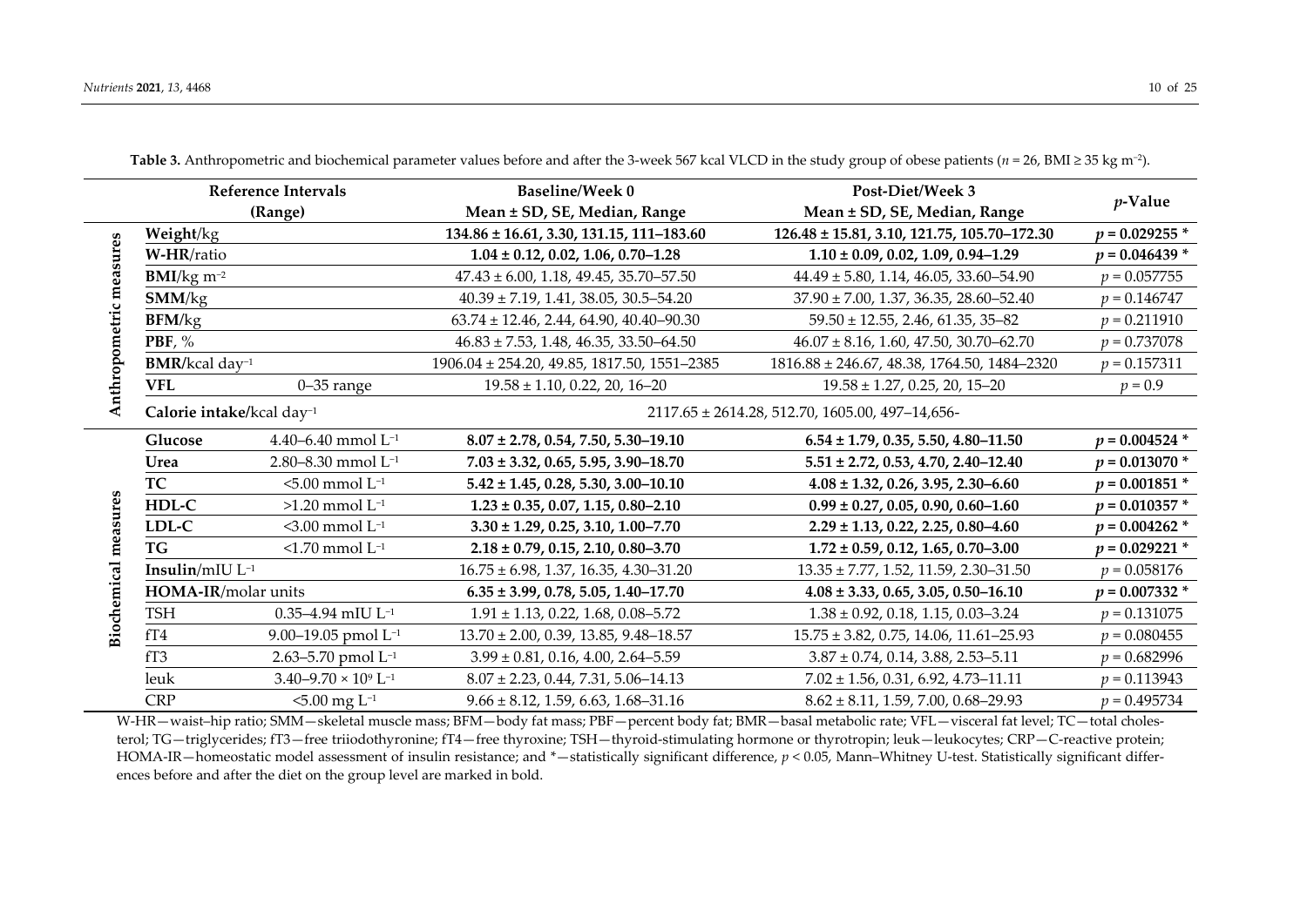| п | Weight/kg                                                              | SMM (diff)                       | BFM (diff)                                                          | PBF (diff)                                                         | <b>BMI</b> (diff)                | <b>BMR</b> (diff)             | W-HR (diff)                     | VFL (diff)               |
|---|------------------------------------------------------------------------|----------------------------------|---------------------------------------------------------------------|--------------------------------------------------------------------|----------------------------------|-------------------------------|---------------------------------|--------------------------|
|   | 1 128.60 $\rightarrow$ 121.60 (7, 5.44%, >10%)                         | $34.90 \rightarrow 33.80$ (1.10) | $66.90 \rightarrow 61.30(5.60)$                                     | $52.10 \rightarrow 50.40$ (1.70)                                   | $50.90 \rightarrow 48.10 (2.80)$ | $1702 \rightarrow 1673(29)$   | $0.92 \rightarrow 0.98$ (-0.06) | $20 \rightarrow 20(0)$   |
|   | 2 154.70 $\rightarrow$ 140.30 (14.40, 9.30%, ~20%)                     | $52.20 \rightarrow 48.30(3.90)$  | $63.4 \rightarrow 56.20(7.20)$                                      | $41.00 \rightarrow 40.1 (0.90)$                                    | $54.20 \rightarrow 49.10(5.10)$  | $2341 \rightarrow 2150(191)$  | $0.84 \rightarrow 0.99$ (-0.15) | $19 \rightarrow 20 (-1)$ |
|   | 3 $143.50 \rightarrow 131.60$ (11.90, 8.30%, ~20%)                     | $38.30 \rightarrow 33.50$ (4.80) | $76.40 \rightarrow 71.60 (4.80)$                                    | $53.20 \rightarrow 54.40 (-1.20)$                                  | $56.10 \rightarrow 51.40 (4.70)$ | $1820 \rightarrow 1666(154)$  | $0.70 \rightarrow 1.03$ (-0.33) | $16 \rightarrow 20 (-4)$ |
|   | 4 133.60 $\rightarrow$ 125.80 (7.80, 5.80%, ~13%)                      | $44.40 \rightarrow 41.30(3.10)$  |                                                                     | $55.90 \rightarrow 53.00 (2.90)$ $41.80 \rightarrow 42.20 (-0.40)$ | $41.70 \rightarrow 39.30$ (2.40) | $2049 \rightarrow 1942$ (107) | $1.14 \rightarrow 1.19$ (-0.05) | $20 \rightarrow 20(0)$   |
|   | $5\quad 145.20 \rightarrow 131.30\ (13.90, 9.60\%$ , ~20%)             | $46.40 \rightarrow 38.00 (8.40)$ | $64.20 \rightarrow 64.30 (-0.10)$ $44.20 \rightarrow 49.00 (-4.80)$ |                                                                    | $50.20 \rightarrow 45.40 (4.80)$ | $2120 \rightarrow 1817(303)$  | $1.01 \rightarrow 1.25$ (-0.24) | $20 \rightarrow 20(0)$   |
|   | $6\quad 126.50 \rightarrow 121.70 \ (4.80, 3.80\%, \sim 10\%)$         | $31.80 \rightarrow 30.80$ (1.00) | $69.80 \rightarrow 66.60$ (3.20)                                    | $55.20 \rightarrow 54.70(0.50)$                                    | $50.00 \rightarrow 48.10(1.90)$  | $1594 \rightarrow 1560(34)$   | $1.07 \rightarrow 1.08$ (-0.01) | $20 \rightarrow 20(0)$   |
|   | 7 183.60 $\rightarrow$ 172.30 (11.30, 6.20%, >10%)                     | $54.20 \rightarrow 52.40 (1.80)$ | $90.30 \rightarrow 82.00$ (8.30)                                    | $49.20 \rightarrow 47.60(1.60)$                                    | $54.80 \rightarrow 51.40 (3.40)$ | $2385 \rightarrow 2320(65)$   | $1.15 \rightarrow 1.23$ (-0.08) | $20 \rightarrow 20(0)$   |
|   | 8 118.70 $\rightarrow$ 111.90 (6.80, 5.70%, ~13%)                      | $44.90 \rightarrow 43.20 (1.70)$ | $40.50 \rightarrow 36.60 (3.90)$                                    | $34.10 \rightarrow 32.70(1.40)$                                    | $37.50 \rightarrow 35.30$ (2.20) | $2060 \rightarrow 1997(63)$   | $1.15 \rightarrow 1.15(0.00)$   | $19 \rightarrow 18(1)$   |
|   | 9 $150.70 \rightarrow 141.50$ (9.20, 6.10%, >10%)                      | $49.30 \rightarrow 47.30(2.00)$  | $65.60 \rightarrow 59.70(5.90)$                                     | $43.50 \rightarrow 42.20 (1.30)$                                   | $49.80 \rightarrow 46.70(3.10)$  | $2209 \rightarrow 2136(73)$   | $1.02 \rightarrow 1.07$ (-0.05) | $20 \rightarrow 20(0)$   |
|   | 10 $131.60 \rightarrow 120.70$ (10.90, 8.30%, ~22%)                    | $35.80 \rightarrow 31.80 (4.00)$ | $66.80 \rightarrow 63.20$ (3.60)                                    | $50.80 \rightarrow 52.30 (-1.50)$                                  | $46.60 \rightarrow 42.80(3.80)$  | $1769 \rightarrow 1613(156)$  | $0.96 \rightarrow 1.09$ (-0.13) | $20 \rightarrow 20(0)$   |
|   | 11 $145.30 \rightarrow 138.80$ (6.50, 4.50%, >10%)                     | $37.80 \rightarrow 36.30 (1.50)$ | $78.40 \rightarrow 74.00 (4.40)$                                    | $54.00 \rightarrow 53.30$ (0.70)                                   | $57.50 \rightarrow 54.90 (2.60)$ | $1815 \rightarrow 1770(45)$   | $1.01 \rightarrow 0.94$ (0.07)  | $20 \rightarrow 20(0)$   |
|   | 12 $128.00 \rightarrow 117.30$ (10.70, 8.40%, ~27%)                    | $48.00 \rightarrow 45.90 (2.10)$ | $43.80 \rightarrow 36.80$ (7.00)                                    | $34.30 \rightarrow 31.40$ (2.90)                                   | $41.30 \rightarrow 37.90$ (3.40) | $2188 \rightarrow 2109(79)$   | $0.91 \rightarrow 0.97$ (-0.06) | $16 \rightarrow 15(1)$   |
|   | 13 $137.30 \rightarrow 131.60$ (5.70, 4.20%, ~10%)                     | $34.00 \rightarrow 32.30 (1.70)$ | $76.70 \rightarrow 73.90 (2.80)$                                    | $55.90 \rightarrow 56.20 (-0.30)$                                  | $51.70 \rightarrow 49.50$ (2.20) | $1679 \rightarrow 1616(63)$   | $1.04 \rightarrow 1.11 (-0.07)$ | $20 \rightarrow 20(0)$   |
|   | 14 111.00→105.70 (5.30, 4.80%, 11%)                                    | $30.50 \rightarrow 28.60$ (1.90) | $56.30 \rightarrow 54.10$ (2.20)                                    | $50.80 \rightarrow 51.20 (-0.40)$                                  | $45.00 \rightarrow 42.90$ (2.10) | $1551 \rightarrow 1484(67)$   | $0.96 \rightarrow 1.00$ (-0.04) | $20 \rightarrow 20(0)$   |
|   | $15 \quad 130.70 \rightarrow 120.50 \quad (10.20, 7.80\% , \leq 22\%)$ | $40.30 \rightarrow 37.70$ (2.60) | $59.70 \rightarrow 54.10(5.60)$                                     | $45.70 \rightarrow 44.90 (0.80)$                                   | $44.70 \rightarrow 41.20 (3.50)$ | $1903 \rightarrow 1804(99)$   | $1.17 \rightarrow 1.20$ (-0.03) | $20 \rightarrow 20(0)$   |
|   | 16 139.10 $\rightarrow$ 132.80 (6.30, 4.50%, 10%)                      | $37.60 \rightarrow 36.40 (1.20)$ | $72.90 \rightarrow 68.50$ (4.40)                                    | $52.40 \rightarrow 51.60 (0.80)$                                   | $50.50 \rightarrow 48.20$ (2.30) | $1799 \rightarrow 1759(40)$   | $1.02 \rightarrow 1.08$ (-0.05) | $20 \rightarrow 20(0)$   |
|   | $17 \quad 120.80 \rightarrow 114.10 \ (6.70, 5.60\%, 18\%)$            | $46.00 \rightarrow 44.80 (1.20)$ | $40.40 \rightarrow 35.00 (5.40)$                                    | $33.50 \rightarrow 30.70$ (2.80)                                   | $35.70 \rightarrow 33.70$ (2.00) | $2106 \rightarrow 2078(28)$   | $1.10 \rightarrow 1.09$ (0.01)  | $19 \rightarrow 16(3)$   |
|   | 18 121.70 $\rightarrow$ 114.70 (7.00, 5.80%, ~11%)                     | $33.00 \rightarrow 32.00$ (1.00) | $62.60 \rightarrow 57.50(5.10)$                                     | $51.40 \rightarrow 50.10 (1.30)$                                   | $43.60 \rightarrow 41.10 (2.50)$ | $1647 \rightarrow 1606(41)$   | $1.16 \rightarrow 1.21 (-0.05)$ | $20 \rightarrow 20(0)$   |
|   | 19 119.40 $\rightarrow$ 110.20 (9.20, 7.70%, <35%)                     | $41.50 \rightarrow 39.00$ (2.50) | $45.90 \rightarrow 40.80$ (5.10)                                    | $38.40 \rightarrow 37.00$ (1.40)                                   | $36.40 \rightarrow 33.60$ (2.80) | $1958 \rightarrow 1869(89)$   | $1.13 \rightarrow 1.18$ (-0.05) | $20 \rightarrow 20(0)$   |
|   | 20 $116.50 \rightarrow 109.40$ (7.10, 6.10%, >13%)                     | $33.90 \rightarrow 31.50$ (2.40) |                                                                     | $54.70 \rightarrow 51.90 (2.80)$ $47.00 \rightarrow 47.40 (-0.40)$ | $41.30 \rightarrow 38.80$ (2.50) | $1704 \rightarrow 1613(91)$   | $0.94 \rightarrow 1.08$ (-0.14) | $20 \rightarrow 20(0)$   |
|   | 21 $140.40 \rightarrow 129.20$ (11.20, 8.00%, <22%)                    | $48.30 \rightarrow 45.80$ (2.50) | $56.60 \rightarrow 49.40 (7.20)$                                    | $40.30 \rightarrow 38.30$ (2.00)                                   | $43.80 \rightarrow 40.30$ (3.50) | $2180 \rightarrow 2093(87)$   | $1.07 \rightarrow 1.05(0.02)$   | $20 \rightarrow 20(0)$   |
|   | 22 $133.60 \rightarrow 126.40 (7.20, 5.40\% , >10\%)$                  | $35.60 \rightarrow 33.50$ (2.10) |                                                                     | $70.00 \rightarrow 66.50 (3.50)$ $52.40 \rightarrow 52.60 (-0.20)$ | $52.20 \rightarrow 49.40$ (2.80) | $1744 \rightarrow 1664(80)$   | $0.89 \rightarrow 1.01 (-0.12)$ | $20 \rightarrow 20(0)$   |
|   | 23 $125.60 \rightarrow 121.80$ (3.80, 3.00%, 6.16%)                    | $33.30 \rightarrow 31.90 (1.40)$ | $66.60 \rightarrow 64.90 (1.70)$                                    | $43.60 \rightarrow 42.10 (1.50)$                                   | $49.10 \rightarrow 47.60(1.50)$  | $1645 \rightarrow 1598(47)$   | $1.08 \rightarrow 1.05(0.03)$   | $20 \rightarrow 20(0)$   |
|   | 24 $170.50 \rightarrow 163.40$ (7.10, 4.20%, 8.18%)                    | $51.00 \rightarrow 49.60$ (1.40) | $82.60 \rightarrow 78.00$ (4.60)                                    | $64.50 \rightarrow 62.70(1.80)$                                    | $50.90 \rightarrow 48.80$ (2.10) | $2269 \rightarrow 2216(53)$   | $1.27 \rightarrow 1.29$ (-0.02) | $20 \rightarrow 20(0)$   |
|   | 25 $127.20 \rightarrow 117.80$ (9.40, 7.40%, 14.34%)                   | $33.50 \rightarrow 30.50$ (3.00) | $68.00 \rightarrow 63.70$ (4.30)                                    | $43.90 \rightarrow 39.90 (4.00)$                                   | $51.60 \rightarrow 47.80$ (3.80) | $1648 \rightarrow 1538(110)$  | $1.14 \rightarrow 1.19$ (-0.05) | $20 \rightarrow 20(0)$   |
|   | 26 $122.50 \rightarrow 112.60$ (9.90, 8.10%, 17.66%)                   | $33.60 \rightarrow 30.40$ (3.20) | $62.20 \rightarrow 58.10 (4.10)$                                    | $44.50 \rightarrow 40.10 (4.40)$                                   | $46.10 \rightarrow 42.40$ (3.7)  | $1672 \rightarrow 1548(124)$  | $1.07 \rightarrow 1.16 (-0.09)$ | $20 \rightarrow 20(0)$   |

**Table 4.** Individual anthropometric parameter values before and after the 3-week 567 kcal VLCD in the study group of obese patients (*n* = 26, BMI ≥ 35 kg m−2).

Mean difference before and after is in brackets. Weight values were expressed as: diff, %weight loss, %excess body weight loss; diff-subtraction values (before-after); SMM—skeletal muscle mass; BFM—body fat mass; PBF—percent body fat; BMI—body mass index; BMR—basal metabolic rate; W-HR—waist–hip ratio; and VFL—visceral fat level.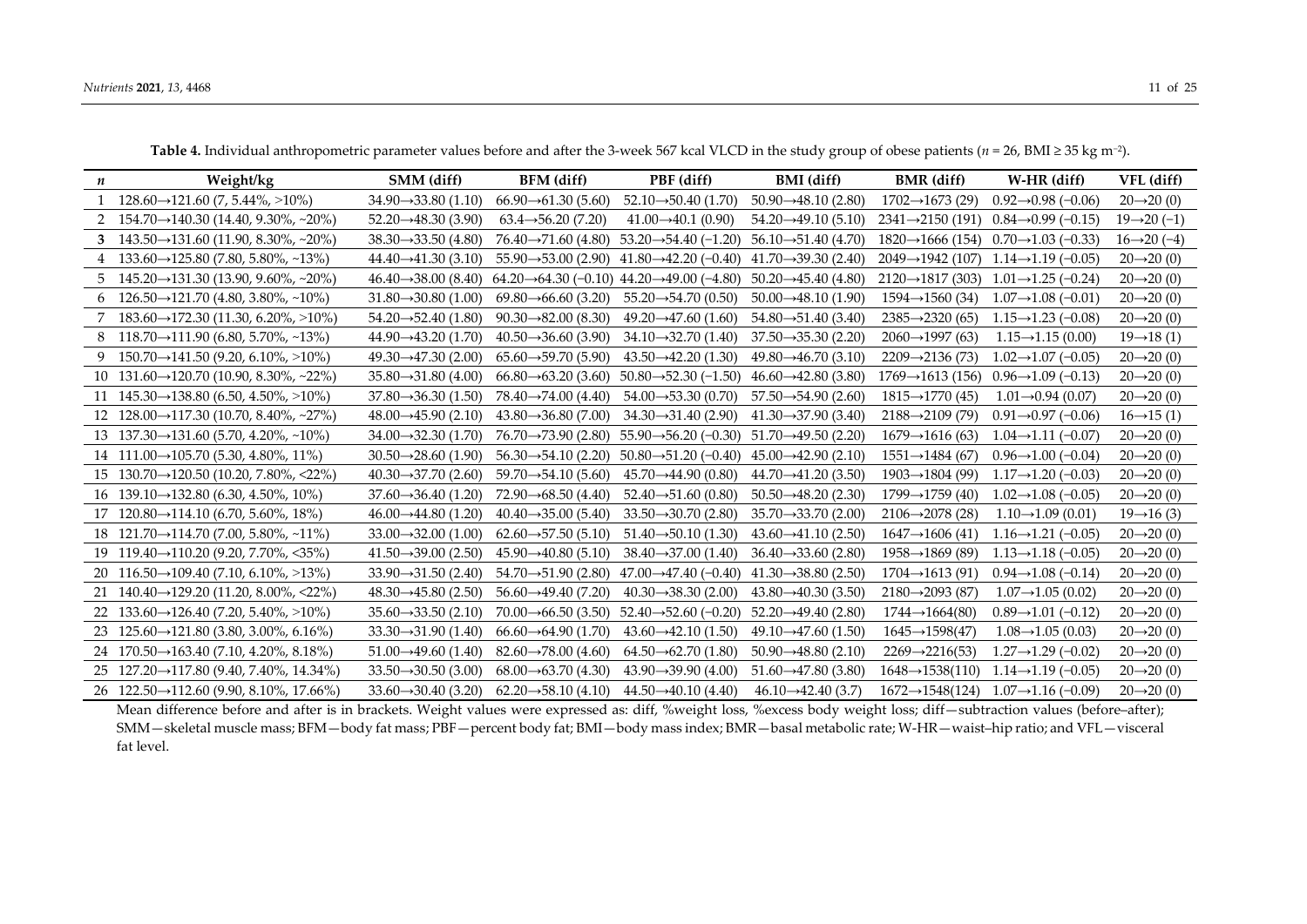The total values of the DNA damage parameters obtained by the CBMN assay are shown in Table 5 for 2000 binucleated cells (BN) per sample, including necrosis on 1000 counted cells and the results of the NDI for each category (M1–M4) on 1000 counted cells. Final statistics were taken or calculated from 1000 cells (Table 5) or 1000 BN cells (DNA damage frequency, Figure 1). The DNA damage frequency results together with significant apoptosis results are shown in Figure 1a (MNi), Figure 1b (NBs), Figure 1c (NPBs), and Figure 1d (apoptosis frequency). All these parameters significantly decreased after the diet at the group level. Almost all parameters of the CBMN *cytome* assay were significantly lower after the diet. Additionally, all parameters of DNA damage significantly declined by nearly half of the initial value. This means that not only damaged cells with the loss of whole/part of the chromosomes were eliminated (decrease in MNi values and the number of BN cells with MNi), but also the number of cells with nuclear buds (amplification of excessive DNA) and nucleoplasmic bridges (cells with dicentric chromosomes) were diminished. The proliferation rate (NDI and M2 cells frequency) increased slightly but not significantly. Necrotic cell frequency slightly decreased, but most importantly, the frequency of cells entering apoptosis (programed cell death) significantly decreased by half after the diet, demonstrating the positive effect of VLCDs on genome stability.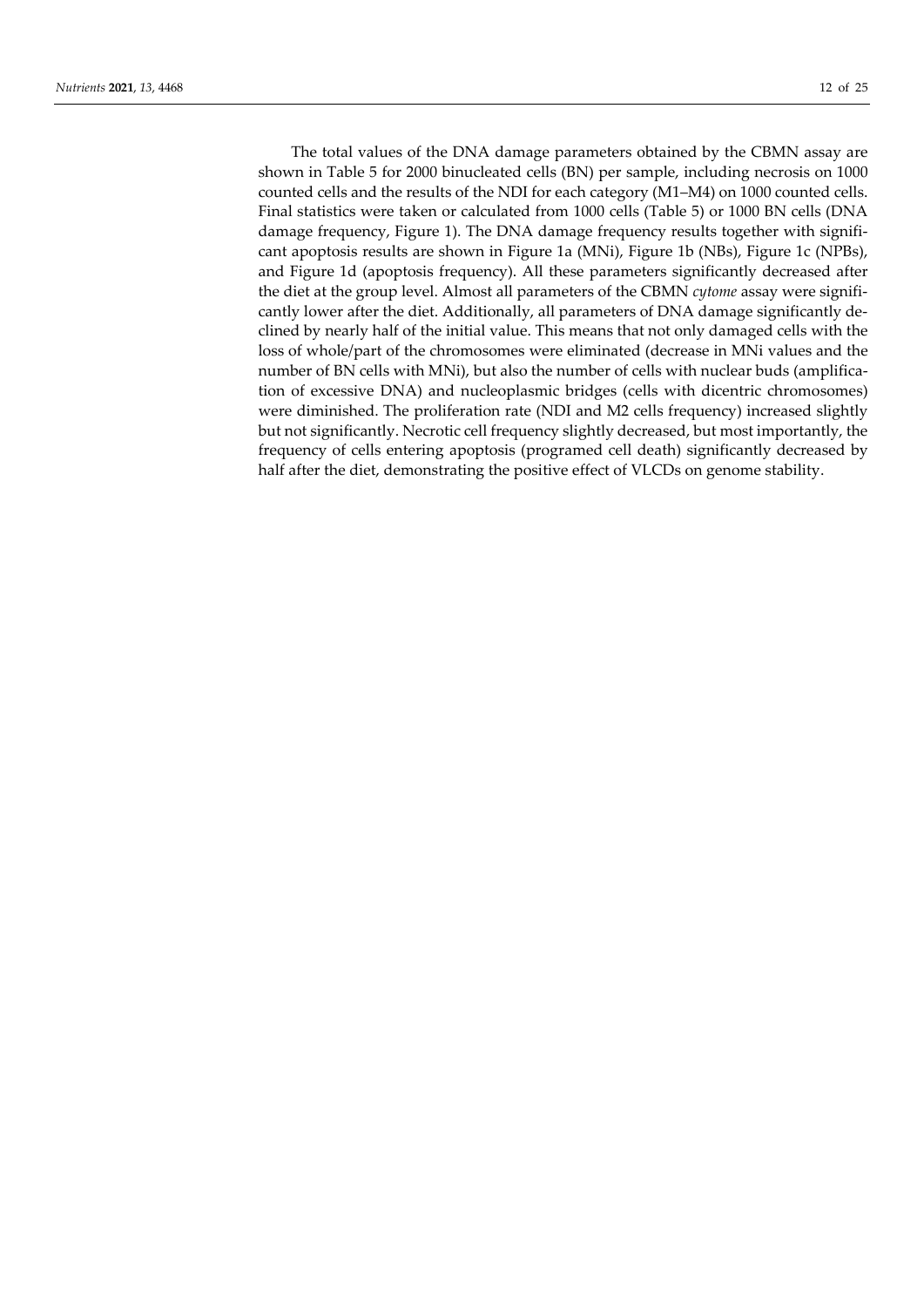|                   | <b>Before</b>                            | After                                     |           |
|-------------------|------------------------------------------|-------------------------------------------|-----------|
| Parameter         | Mean ± SD (SE), Median, Range            | Mean ± SD (SE), Median, Range             | $p$ Value |
| MN1               | $18.69 \pm 9.04$ (1.77), 18, 6-35        | $9.50 \pm 5.05$ (0.99), 9, 2–22           |           |
| No BN with MN     | $19.62 \pm 9.02$ (1.77), 19.50, 6-35     | $9.88 \pm 5.18$ (1.02), 9.50, 2-23        |           |
| MNi total         | $20.85 \pm 8.97$ (1.76), 20, 6-38        | $10.35 \pm 5.47(1.07), 10, 2-24$          |           |
| BN with 1NB       | $5.81 \pm 5.69$ (1.11), 4.50, 0-28       | $3.00 \pm 1.96(0.38), 3, 0-7$             |           |
| BN with >1NB      | $0.46 \pm 1.42$ (0.28), 0, 0-7           | 0                                         |           |
| No BN with NB     | $6.27 \pm 6.87$ (1.35), 5, 0-35          | $3.00 \pm 1.96(0.38), 3, 0-4$             |           |
| NBs total         | $6.73 \pm 8.13$ (1.59), 5, 0-42          | $3.00 \pm 1.96(0.38), 3, 0-7$             |           |
| <b>NPBs</b> total | $13.73 \pm 10.72$ (2.10), 10, 1-34       | $5.50 \pm 4.46$ (0.87), 4.5, 0-16         |           |
| M1                | $716.92 \pm 223$ (43.73), 826, 197-912   | $681.85 \pm 191.33$ (37.52), 743, 260-922 | 0.301108  |
| M <sub>2</sub>    | $223.58 \pm 139.86$ (27.43), 155, 84-504 | $262.92 \pm 138.73$ (27.21), 244, 72-509  | 0.260328  |
| M <sub>3</sub>    | $25.08 \pm 32.54$ (6.38), 9, 1-97        | $25.23 \pm 26.12$ (5.12), 14, 2-103       | 0.713974  |
| M4                | $33.62 \pm 59.71$ (11.71), 7, 0-214      | $29.23 \pm 37.26$ (7.31), 8, 0-136        | 0.790038  |
| <b>NDI</b>        | $1.37 \pm 0.37$ (0.07), 1.2, 1.09-2.32   | $1.40 \pm 0.28$ (0.06), 1.30, 1.09-2.12   | 0.420625  |
| Freq necrosis     | $5.65 \pm 9.94$ (1.95), 0, 0–33          | $4 \pm 6.58$ (1.29), 0, 0–22              | 0.950682  |

**Table 5.** CBMN assay parameter values before and after the 3-week 567 kcal VLCD in the study group of obese patients (*n* = 26, BMI ≥ 35 kg m−2).

MN—micronucleus; MNi—micronuclei; BN—binucleated cell; MN1—BN with one MN; NBs—nuclear buds; 1NB—one NB; NPBs—nucleoplasmic bridges; NPB1—NB with one NPB; M1 —mononuclear cells; M2 —binuclear (BN) cells; M3 —three-nuclear cells; M4 —tetranuclear cells; and NDI—nuclear division index. Statistically significant results are in bold, here most of them are represented on 2000 BN, and in the Figure 1a, b,c,d on 1000 BN with final numbers and statistical significance, not to repeat the results of statistics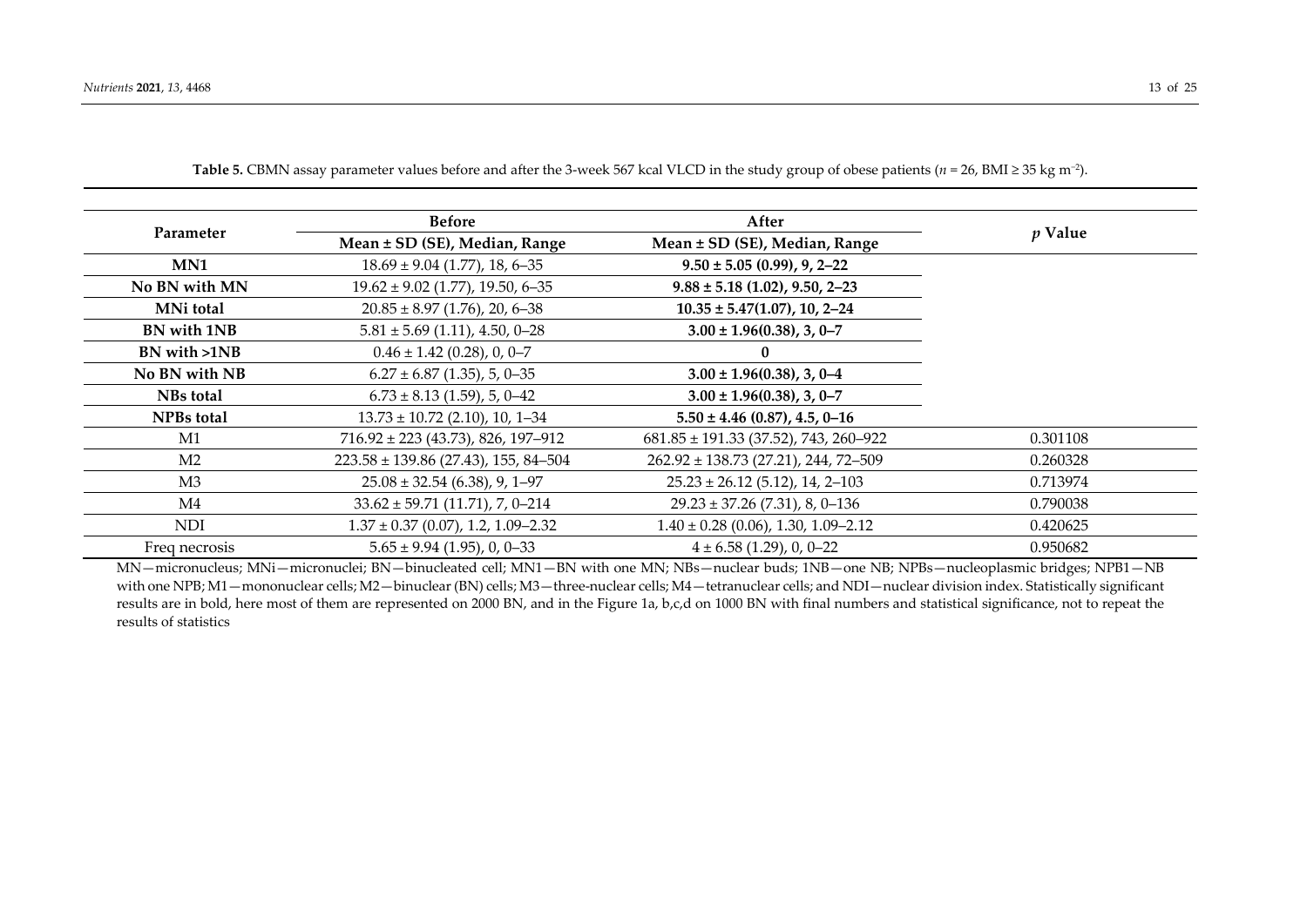



**Figure 1.** Results of CBMN parameter frequency before (B) and after (A) the 3-week 567 kcal VLCD in the study group of obese patients (*n* = 26, BMI ≥ 35 kg m−2). Frequency was calculated from 2000 to 1000 binucleated cells (BN): (**a**) MNimicronuclei; (**b**) NBs-nuclear buds; (**c**) NPBs-nucleoplasmic bridges; and (**d**) frequency of apoptotic cells per 1000 cells.

Micronucleus frequency can be affected by smoking status, gender, age, and vitamin concentration, especially vitamin B12 and folic acid. As the group contained only two smokers, the smoking factor could not be analyzed. The group consisted of the same number of females and males. The values for vitamin B12 and folic acid (measured to check for possible vitamin and mineral deficiency as an exclusion factor—results not shown) did not differ before and after the diet. Importantly, the difference in DNA damage parameters before and after the diet was also confirmed with sex grouping.

Age did not show an effect on DNA damage parameters after the diet, however, differences in DNA damage were observed before the diet (Table 6). When individuals were initially categorized by age into two age group categories of >60 vs. <60, higher MN and NB frequencies were seen in the >60 age group. Interestingly, there were higher levels of NPB in the <60 age group. More detailed categorization of groups by age into categories of 41–50, 51–59, and 60–68 years before the diet showed that the 41–50 category had higher NPB levels compared to the 51–59 and 60–68 groups.

We also compared obtained MN values before and after the diet with the established MN values in the healthy Croatian population (mean  $\pm$  SD, median, range, and upper highest normal value 12.5 MN per 1000 BN cells). We found that before the diet, 19 individuals had MN values above the median value of seven, while after the diet only four individuals had MN values above the median value.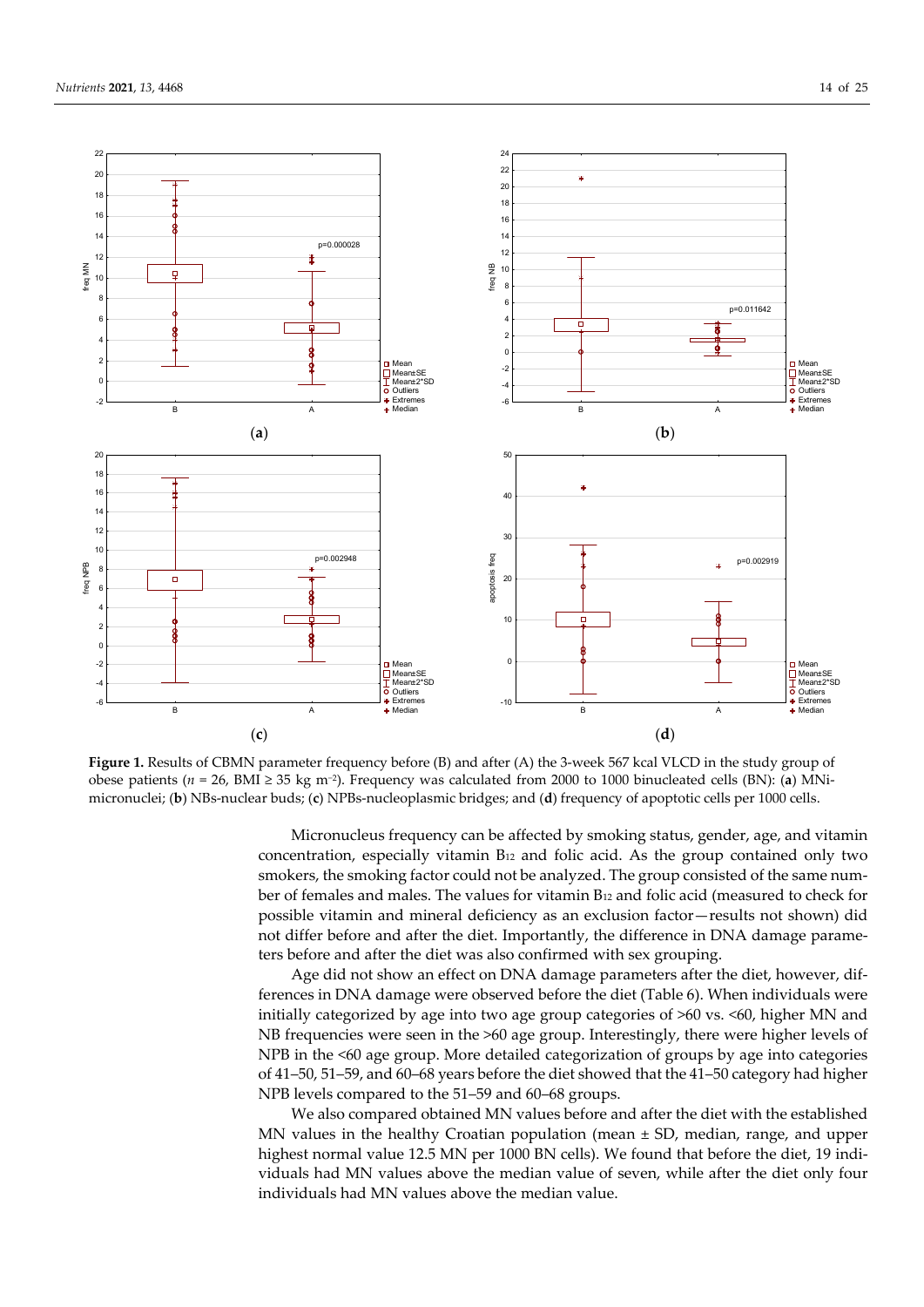At the group level, serum GSH levels (mean ± SD, median, range; in RFU units) after the diet decreased slightly (2460.42 ± 672.94, 2500.75, and 378.25–5446.25 vs. 2286.89 ± 698.63, 2225.25, and 1014.25–4686.25), while serum ROS levels (in RFU units) significantly increased after the diet (1003.65±198.36, 993.58, and 701.58–1559.58 vs. 1254.02 \* ± 281.69, 1196.58, 784.58–1803.58, and \* *p* < 0.05).

Although the study group was small and heterogeneous, a significant positive correlation was found between the pre-diet GSH levels and M1 cell frequency ( $R = 0.41$ ), and a negative correlation with M2 cell frequency ( $R = -0.43$ ), confirming that higher GSH levels in obesity negatively affect mitotic cell division. When study participants were divided into two equal-sized groups based on pre-diet GSH, the group with higher GSH levels had slightly lower DNA damage levels and higher apoptotic cell frequencies (Table 7).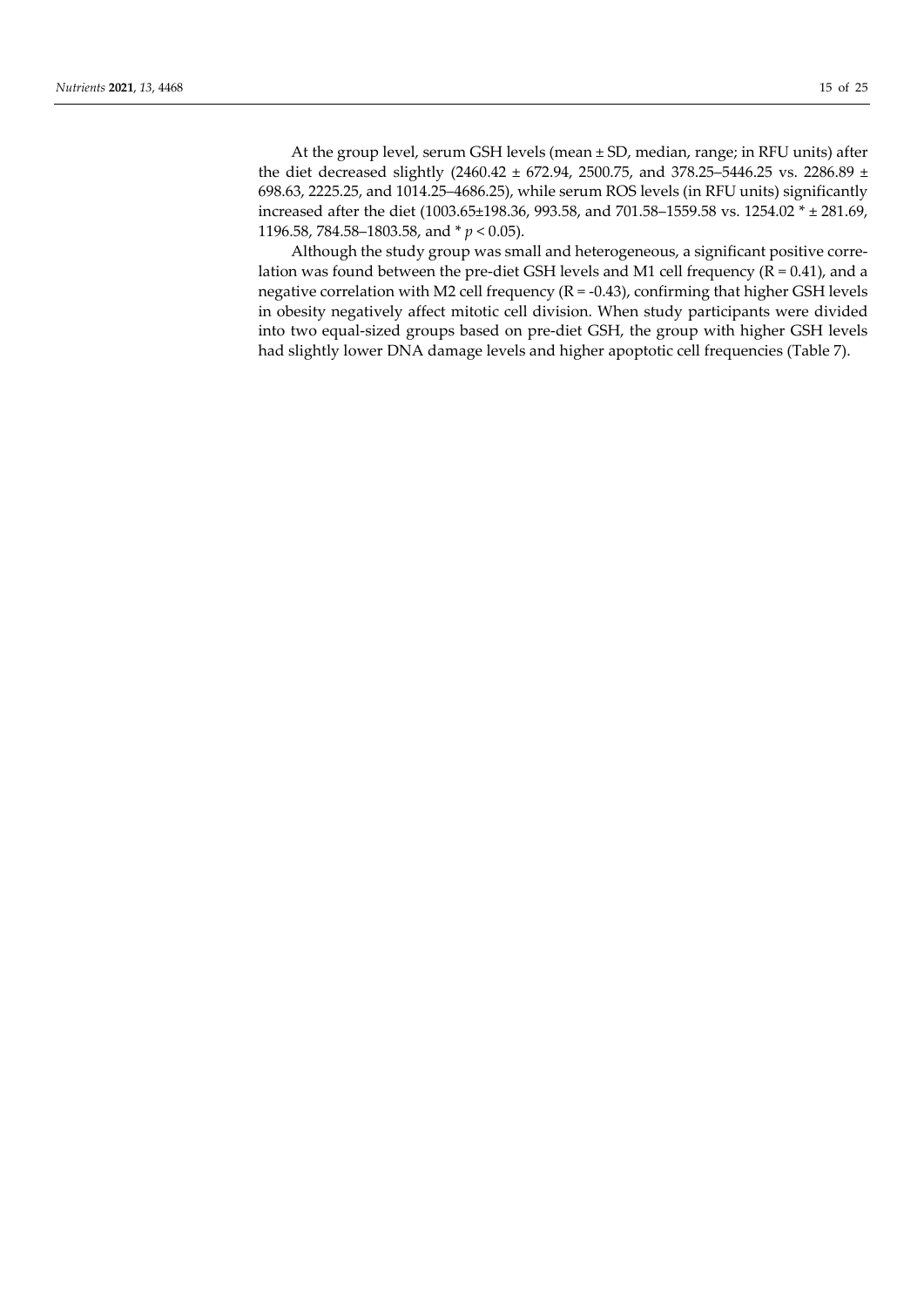|                   | MN                                       | NB                                     | NPB                                      | <b>Apoptotic Frequency</b>         |  |  |  |  |
|-------------------|------------------------------------------|----------------------------------------|------------------------------------------|------------------------------------|--|--|--|--|
|                   | Mean ± SD, SE, Median, Range             |                                        |                                          |                                    |  |  |  |  |
|                   |                                          | Two age categories                     |                                          |                                    |  |  |  |  |
| $>60, n = 12$     | $11.29 \pm 4.59$ , 1.33, 10.75, 3-17.50  | $4.46 \pm 5.71, 1.65, 2.50, 0.50 - 21$ | $6.46 \pm 5.36$ , 1.55, 4.25, 0.50-16    | $8.75 \pm 8.09$ , 2.34, 6.50, 0-26 |  |  |  |  |
| $\leq 60, n = 14$ | $9.68 \pm 4.42, 1.18, 10, 4-19$          | $2.43 \pm 1.47, 0.39, 0-5$             | $7.21 \pm 5.54, 1.48, 6, 1-17$           | $11.36 \pm 9.86$ , 2.63, 10, 2-42  |  |  |  |  |
|                   |                                          | Three age categories                   |                                          |                                    |  |  |  |  |
| 41–50 y, $n = 6$  | $10 \pm 4.32, 1.77, 11.50, 4.50 - 14.50$ | $2.92 \pm 1.80, 0.74, 2.75, 1 - 5$     | $9.25 \pm 6.69$ , 2.73, 9.50, 1-17       | $9.50 \pm 5.89$ , 2.40, 10, 2-18   |  |  |  |  |
| 51–59 y, $n = 8$  | $9.44 \pm 4.78, 1.69, 8.75, 4-19$        | $2.06 \pm 1.15, 0.41, 2, 0-3.50$       | $5.69 \pm 4.33$ , 1.53, 4.25, 1.50-14.50 | $12.75 \pm 12.27$ , 4.43, 10, 3-42 |  |  |  |  |
| 60–68 y, $n = 12$ | $11.29 \pm 4.59$ , 1.33, 10.75, 3-17.50  | $4.46 \pm 5.71, 1.65, 2.50, 0.50 - 21$ | $6.46 \pm 5.36$ , 1.55, 4.25, 0.5-16     | $8.75 \pm 8.09$ , 2.34, 6.50, 0-26 |  |  |  |  |

**Table 6.** Differences in MN, NB, NPB, and apoptotic frequency in different groups before the diet by age category.

MN—micronuclei; NB—nuclear bud; NPB—nucleoplasmic bridge; SD—standard deviation; SE—standard error; and y—years.

**Table 7.** Differences in MN, NB, NPB, and apoptotic frequency in different groups before the diet by GSH level.

|             | MN<br>NB                             |                                    | NPB                                   | Apoptotic Frequency               |  |  |  |  |
|-------------|--------------------------------------|------------------------------------|---------------------------------------|-----------------------------------|--|--|--|--|
|             | Mean ± SD, SE, Median, Range         |                                    |                                       |                                   |  |  |  |  |
|             | Higher (H)/Lower (L) GSH levels      |                                    |                                       |                                   |  |  |  |  |
| H, $n = 13$ | $8.69 \pm 4.07$ , 1.13, 10, 3–15     | $2 \pm 1.59$ , 0.44, 1.50, 0–5     | $5.27 \pm 4, 1.11, 4, 1-14.50$        | $12.15 \pm 11.06$ , 8, 3.07, 3–42 |  |  |  |  |
| L, $n = 13$ | $12.15 \pm 4.35, 1.21, 12, 6.5 - 19$ | $4.73 \pm 5.27, 1.46, 3, 1.5 - 21$ | $8.46 \pm 6.19$ , 1.72, 8.50, 0.50–17 | $8.15 \pm 6.16$ , 1.71, 12, 0–23  |  |  |  |  |
|             |                                      | $- - - -$<br>.                     | .                                     |                                   |  |  |  |  |

MN—micronuclei; NB—nuclear bud; NPB—nucleoplasmic bridge; GSH—reduced glutathione; SD—standard deviation; and SE—standard error.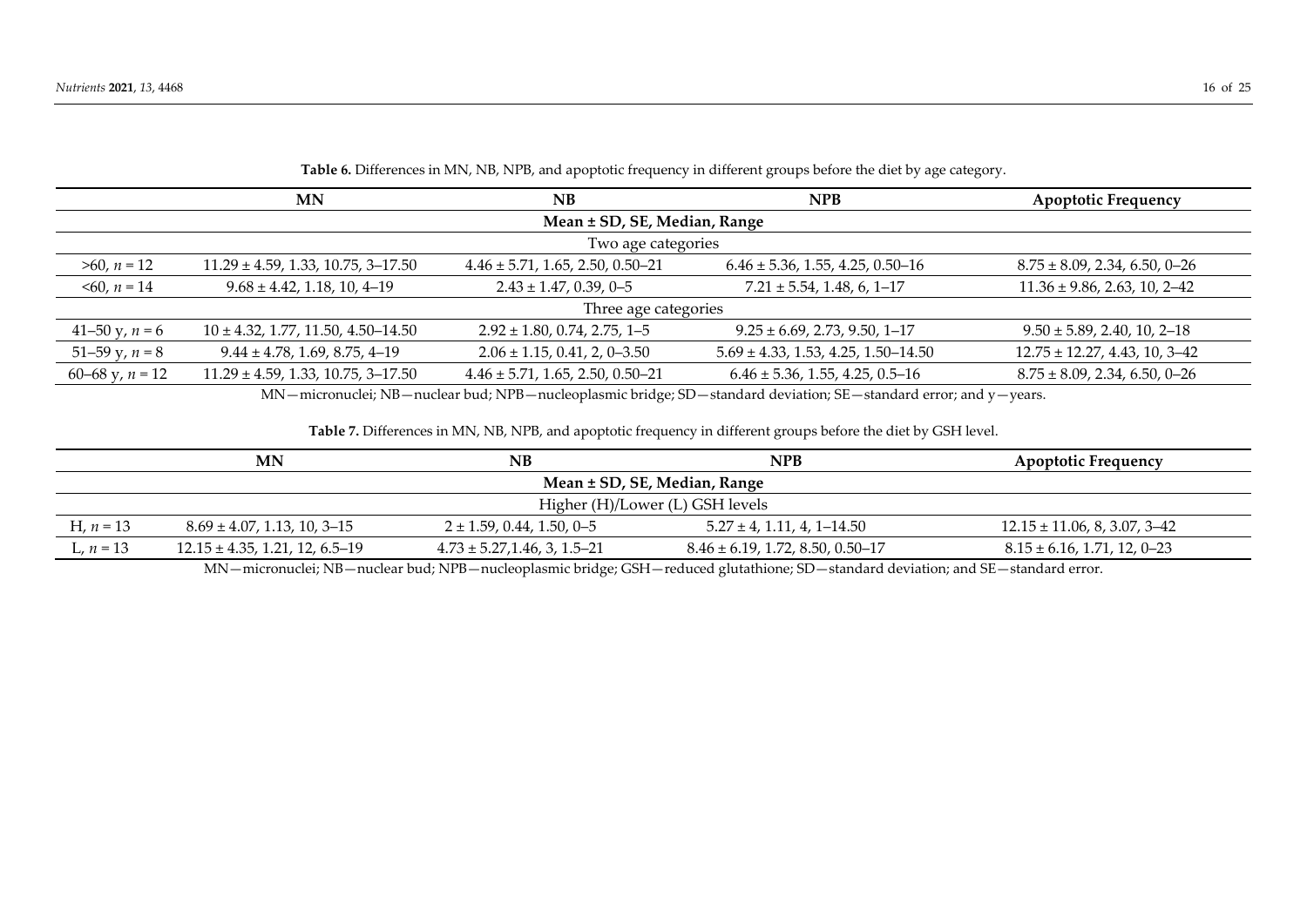Since there were different responses to GSH decreases after the diet and higher GSH values can be caused both genetically and by the type of the food eaten before the VLCD, particular attention was given to those participants who showed reduced serum GSH levels after the diet. There are studies demonstrating that lowering GSH values improves basal metabolism and weight loss. Indeed, 15 study participants had lower GSH levels at the end of the diet, and in general they also had a lower apoptotic frequency (non-significant) and MN frequency (significant) (see Figure 2a,b) when compared to those who did have a reduction in GSH levels after the diet.

Considering CRP, HOMA-IR, or ROS values, the study group was too heterogeneous to draw any clear conclusions. TSH, fT3, and fT4 values were in the reference range both before and after the diet, though TSH and fT3 slightly decreased and fT4 slightly increased after the diet. None of these parameters demonstrated a correlation with BMI, BMR, HOMA-IR, or DNA damage parameters, before or after the diet.



**Figure 2.** Positive GSH change (decrease, contrary to a negative GSH change as an increase in GSH values after the diet) in reduced glutathione (GSH) values after the 3-week 567 kcal VLCD in the study group of obese patients ( $n = 26$ , BMI  $\ge$ 35kg m−2) demonstrated an influence on: (**a**) significantly lower frequency of MNi (per 1000 BN cells); (**b**) lower frequency of apoptotic cells (per 1000 cells).

#### **4. Discussion**

Excessive body weight and obesity are associated with incidences of multiple comorbidities, such as DMT2, cancer, and cardiovascular disease, that are also major NCDs [5–7,31]. Pathophysiological mechanisms underlying obesity are explained with the increase of free fatty acids released from adipose tissue, lipid intermediates, insulin resistance with excess total and intra-abdominal adipose tissue, and inflammation [32–37]. Oxidative stress and inflammation, usually present in obesity, induce DNA damage, inhibit DNA damage repair, and cause disturbances in cell metabolism, promoting cancer growth (cancer cell proliferation and migration) and resistance to apoptosis [38].

Obesity thus contributes to hypertension development, cancer pathogenesis (increased lipid concentrations, lipid signaling), and the acceleration of cancer progression (low grade inflammatory response), and is connected with the increased incidence of 13 different cancers [32–39].

Results on more than 120,000 Europeans demonstrated that severe obesity in both genders is associated with the loss of 7 to 10 disease-free years, reflecting excess disease complications and mortality risks in the severely obese that can be lowered by changing the key drivers of an obesogenic environment, such as reduced physical activity, calorie intake, and changes in dietary habits [31]. Even the loss of only excess body fat lowers the risks of most cancers [7].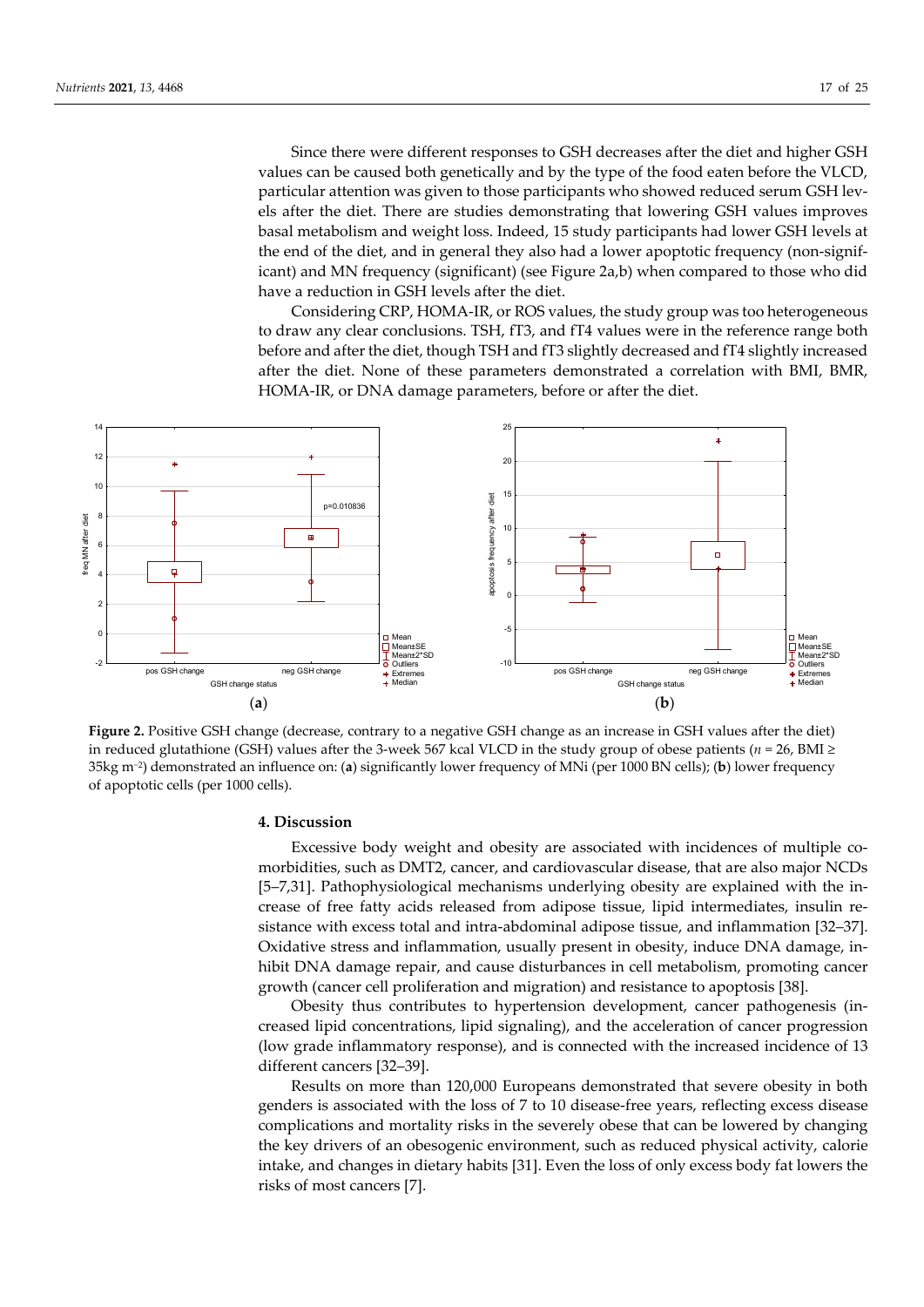The results of a meta-analysis within systematic reviews on VLCDs indicated that this type of diet can be more effective than other diets with a less strict calorie restriction in both the short- and long-term, and is more effective than bariatric surgery, demonstrating that a fast weight loss regime was not connected with a faster body weight regain in the period of 12, 24, 36, or even 60 months afterwards [for details see reviews 25,26,40]. VLCDs also demonstrated other superior beneficial outcomes, such as more effective glycemic control, insulin resistance improvement, and improved lipid metabolism [25,26]. VLCDs are generally defined as a very low total energy intake of less than 800 kcal day−1 or 3.350 KJ day−1 [for details see reviews 25, 26]. With a growing body of studies on the efficacy and acceptability of VLCDs in overweight and obese patients, VLCDs have been considered and confirmed as effective and safe options for weight loss in the treatment of obese patients [26]. However, due to rapid weight loss, VLCDs can cause complications including hypokalemia, cardiac arrhythmia, hyperuricemia, cholelithiasis, and mood and behavior alterations, and therefore should be performed only under strict and even 24 h medical surveillance [40,41].

This is the first study on the assessment of the level of permanent genomic stability parameters in a 3-week hospital-controlled VLCD. Our previous study (Ožvald et al. 2021, under revision) demonstrated the usefulness of the same diet on lowering the level of primary (repairable) DNA damage and primary oxidative DNA damage assessed with alkaline and Fpg alkaline comet assay [42]. This study aimed to evaluate permanent DNA damage during the VLCD using CBMN assay parameters and to assess possible correlations with changes in other anthropometric and biochemical parameters during the diet.

Although the study recruited only 26 individuals, it revealed important results; a short 3-week 567 kcal VLCD in severely obese patients diminished the types of permanent DNA damage values by half. In addition, this diet regime significantly decreased weight as an anthropometric parameter, blood glucose levels, HOMA-IR, TC, HDL-C, LDL-C, TG, and urea as biochemical parameters, and serum GSH levels, not only as an antioxidant but also as a parameter connected with higher metabolism rates, and almost significantly lowered BMI and insulin levels. The study also demonstrated that participants who showed a decrease in GSH concentrations after the diet also had lower DNA damage, while this was not found in participants who did not have a reduction in GSH values.

Our results on anthropometric parameters are comparable, or preferably more beneficial than the results of other diets. Mild restriction diets applied over longer periods (1750–2100 kcal daily, only a 500 kcal daily deficit more than the regular calorie intake in patients) resulted in a 3.5% loss of body weight (2 kg) in obese people, but only after 3 months, in addition to 10% after 6 months or 1 year, and a 17% body weight-loss only after 2 years of the diet [24,43]. For a 2-week 600 kcal day−1 VLCD used as a pre-treatment before bariatric surgery, there was a BMI reduction of 1.60 kg m−2 (range—0.20 to 3.10), lean body mass loss of 2.80 kg, and fat mass loss of 1.70 kg, with the mean loss of 4.5 kg body weight (range—0.30 to 9.50) and 8.80% of excess body weight (range—0.90 to 17.10) after those 2 weeks [43]. More pronounced weight loss (15–25%) than reported here was demonstrated in VLCD studies after 8 to 16 weeks, and in a 300-kcal day−1 VLCD applied for 6–8 weeks in obese people with a BMI  $> 40$ , with weight loss of 10% in women (13 kg) and 12% in men (20 kg), along with an improvement of severe clinical conditions, even with the need of reduced dosages of medications, especially diuretics, antihypertensives, and hypoglycemics [39,44–47]. However, the latter study (Mancini et al.) also reported five patient deaths among the 100 obese subjects who entered the diet program, while some patients stopped the diet due to a worsening of their health conditions, primarily associated with cardiac problems due to the diet [39]. Our VLCD program did not cause any deaths or the need for any participants to withdraw from the study. In addition, changes in medications were made for several participants at the end of the study due to an improvement in their health status, with dose reductions of antihypertensives and antidiabetics. Regarding visceral abdominal fat decreases in obese subjects with DMT2, some VLCD studies have demonstrated a decrease after only 3 days together with body weight reduction [48,49],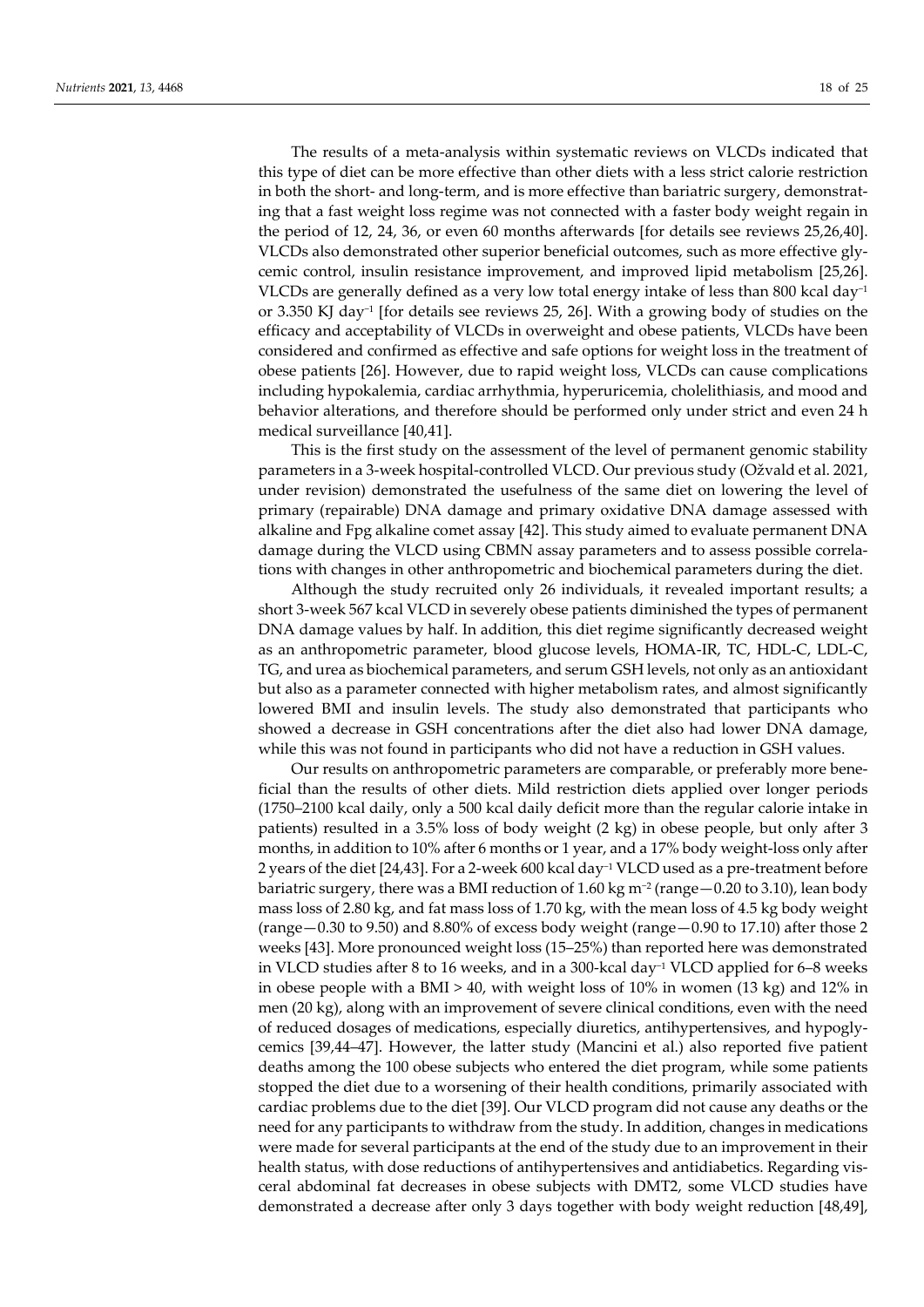with further decreases of 25% or 55% after 6 or 16 weeks, respectively, along with a 16% or 45% decrease of abdominal subcutaneous fat, respectively [48,49]. A longer VLCD also demonstrated a significant decrease in the BMI, VFL, and PBF parameters [48,49], which could also be projected for this VLCD program if the diet was to be applied for a longer time (more than 3 weeks). This study included severely obese patients with highly individualized ratios of different fat types and muscle loss, and in this short 3-week period nearly all of the assessed anthropometric parameters were observed to decline at the group level, although the difference was not statistically significant.

Weight loss results in a loss of metabolically active tissue, and therefore decreases BMR [50,51]. BMR gives the number of calories burned to maintain normal function. Different factors such as genetics, age, sex, hormones, and body composition affect BMR. Our diet program decreased BMR in all study participants, though in varying amounts, demonstrating highly individualized differences and no connections with other measured parameters in this study. We found a decrease in lipid parameters (TG, TC, HDL-C, and LDL-C), though with a maintained HDL-C/LDL-C ratio before and after the diet, similarly as reported elsewhere [24]. As for the non-significant decrease in CRPs, Lips et al. demonstrated that a significant decrease in patient obesity can occur only after 3 months on a VLCD [52]. The decrease was nearly 50% of the values before diet. Our CRP baseline and post-diet levels were still higher than the values reported by Lips et al., demonstrating the severity of the inflammatory conditions in our patients (mean  $\pm$  SD, baseline 7.60  $\pm$  1.20, 3-month VLCD: 4.70 ± 1.30 mg L−1 vs. our results: pre-diet: 9.66 ± 8.12, post-VLCD values: 8.62 ± 8.11 mg L−1) [52]. Similarly, a non-significant decrease after our diet was observed for the leukocyte count (another inflammatory biomarker).

The impacts of the urea concentrations on multiple inner-organ DNA damage, and with oxidative DNA damage levels, have been demonstrated in other studies [53]. In our previous study with the alkaline comet assay, obese subjects with the highest level of primary DNA damage had also the highest weight and BFM values before the diet and the highest change in the pre- and post-VLCD urea concentrations [42]. This study did not find significant correlations between urea levels before and after the VLCD with the level or decrease of permanent DNA damage.

The slight fT4 increase and TSH and fT3 decreases observed here were also found in other short fasting diets [54]. Increased fT4 but not fT3 levels suggests the presence of undefined factors stopping the conversion of elevated fT4 to fT3 levels in calorie restricted conditions or fasting [54]. We did not find any correlation with the change in other measured parameters in our study, and a similar trend was also observed in our previous study with VLCD and comet assay (Ožvald et al. 2021, under revision) [42].

Similar results in the decrease of glucose, insulin, and HOMA-IR levels in our VLCD were found in another study with obese patients and rapid weight loss with VLCDs [55]. Although glucose levels at the beginning of our study were similar to the values of Lips et al.  $(8.07 \pm 2.78 \text{ vs. } 8.7 \pm 0.5 \text{ mmol L}^{-1})$ , by taking into account both glucose and insulin levels (16.75  $\pm$  6.98 vs. 11.90  $\pm$  1.50 mIU L<sup>-1</sup>) and calculating HOMA-IR, our group with higher values  $(6.35 \pm 3.99 \text{ vs. } 4.60 \pm 0.60)$  demonstrated a greater risk for metabolic complications, and although post-diet results were not comparable (our 3-week treatment and their 3-month treatment with lower values than in our study), a significant decrease in all three parameters demonstrated that we managed to lower the risk of complications [52]. In a previous study on patients with DMT2, improved insulin sensitivity was the factor that improved glycemic control [56,57]. Since we recruited patients for this study in 2019 and 2020, after the diet they continued to be included in the program and observed. There was at least one patient who managed to regulate glycemic values after the diet, and the patient's metformin therapy was cancelled. Even now, 2 years later, this patient continues to control DMT2 without any further medication, only with regular exercise, a prescribed diet, and regular check-ups. This patient has achieved the sustainable remission of DMT2. Most of the other patients´ medications were changed after the study at the individual level, based on the analysis of data created during the study. Although all patients in this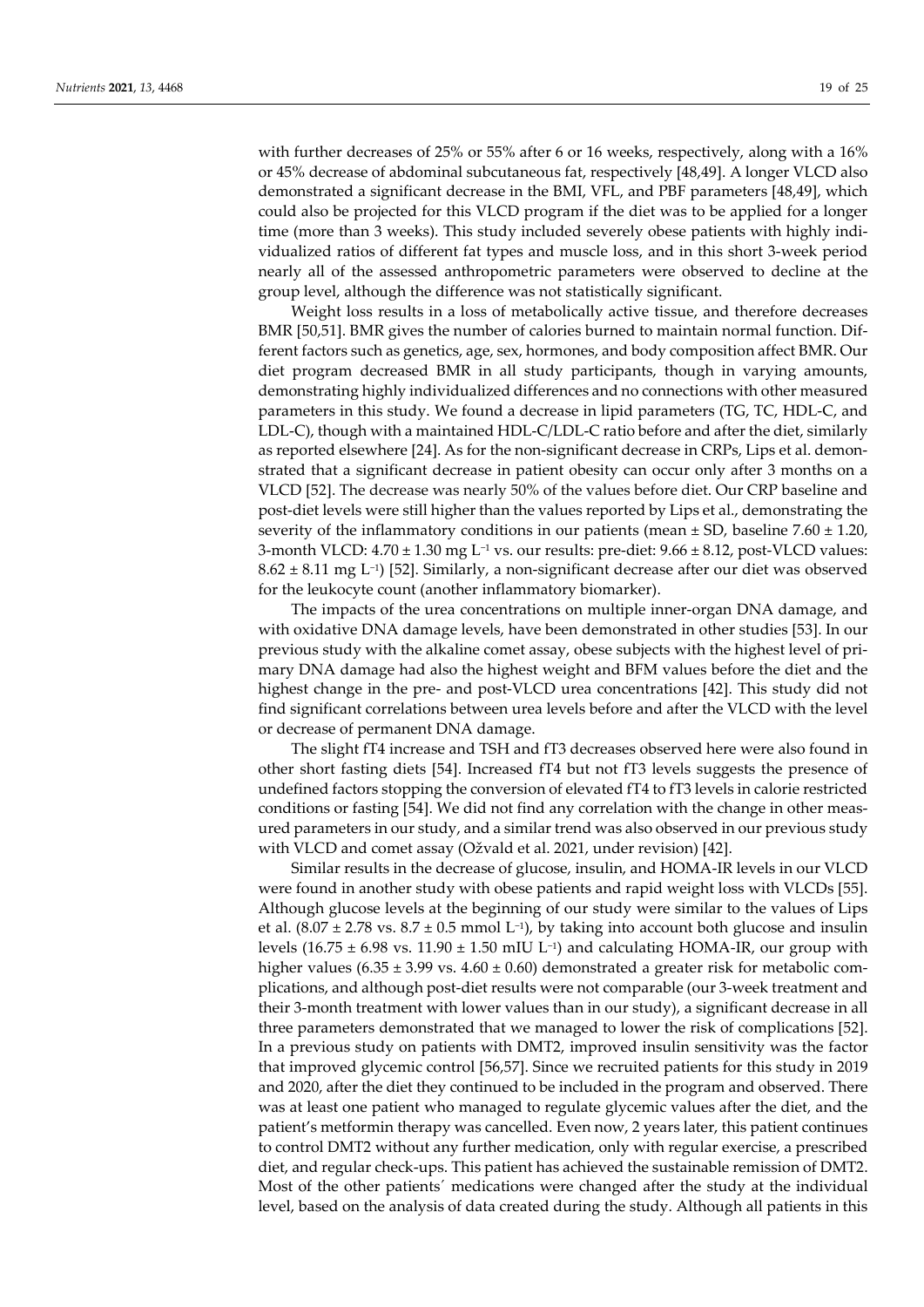study had similar conditions during the VLCD, the final results were highly individualized for each patient, with an individualized approach for each patient determining what they should do and accomplish further after the completion of the diet.

Although obesity can lead to increased estrogen production, causing DNA damage via increased mitotic activity and/or directly via formation of DNA reactive metabolites, studies with similar restriction diets in rats demonstrated that sex hormones do not play a critical role in obesity-related DNA damage, oxidative base damage, or nucleotide excision repair (NER) [23,58]. Therefore, our study was not focused on the sex-related response.

Recent reviews demonstrated an improvement of subjective depressive symptoms following a VLCD program (for details see [59]). Furthermore, VLCDs proved to be a useful approach in the weight treatment of obese patients with different comorbidities such as DMT2, and despite DMT2 being regarded as progressive and incurable, it appeared to be reversible by means of VLCD regimens, as claimed by other authors [26].

Although our previous study with VLCDs using the comet assay and Fpg comet assay demonstrated a decrease in oxidative DNA damage levels, the increased serum ROS values after the VLCD this time were unexpected [42]. A decrease in DNA damage is usually followed by a decrease in ROS production, which was not the case in this study. It is likely that the measured serum ROS cannot be used as a marker of oxidative DNA damage. Due to NDI increase and changes/increases in cell counts after the VLCD (leukocytes, erythrocytes—results not shown in this study), it cannot be excluded that elevated ROS levels are not indicative of oxidative stress, but of higher metabolic activation in the cells connected with cellular repair, etc. It has been demonstrated that if weight loss is induced by an increase in energy expenditure or metabolic rate, there may be an elevation in the mitochondrial production of ROS in the cells, thereby leading to higher ROS levels, which does not reflect the increase in DNA damage [60,61]. The beneficial decrease in GSH levels can be also explained by the elevated ROS levels, and that signaling through ROS, along with other redox events such as thiol oxidation and lipid peroxidation, can also be associated with beneficial health outcomes (for details see review by Picklo [62]).

It seems that GSH is not only a cellular antioxidant that can decrease the level of oxidative stress and be protective against many diseases when present in elevated levels, but a decrease in GSH levels can increase energy expenditure, prevent obesity, and reduce insulin resistance [62]. The extent to which these molecular mechanisms of GSH and ROS contribute to obesity in humans and may be regulated through dietary means needs further research, though it has been demonstrated that elevated GSH reduces insulin sensitivity in adipocytes [62,63]. The positive correlation of a decrease of GSH and decrease of DNA damage after our VLCD program confirms those findings. Our future research will repeat these measurements and use more specific parameters (biomarkers) of oxidative damage and antioxidants to address these observed facts.

Finally, the most important findings of the study were the decreases in DNA damage values. Considering that we analyzed the blood (lymphocytes) that circulated through different organs, the observed DNA damage with CBMN may reflect the overall condition of the body. Although an estimation of DNA damage and DNA repair changes could potentially be a useful biomarker in the risk assessment and prevention of obesity-associated metabolic disorders and cancers at the group level (severely obese) but also at the individual level (susceptible individuals), there are few studies on obese people on a standard diet using parameters of genomic stability, and no studies on VLCDs and permanent genomic (in)stability in obese and severely obese patients.

The recent literature reviews on genomic instability demonstrated elevated levels of DNA damage in overweight, obese, and severely obese people, with different genotoxic techniques (comet assay, micronucleus assay, telomere length, ɣ-H2AX, DNA abasic sites, and 8-oxoguanine measurements, etc.) [14,15,23], but among those studies, few performed an intervention and analyzed the DNA damage levels after normal calorie restriction diets or bariatric surgery. Changes in DNA damage levels (if any) were shown only after 6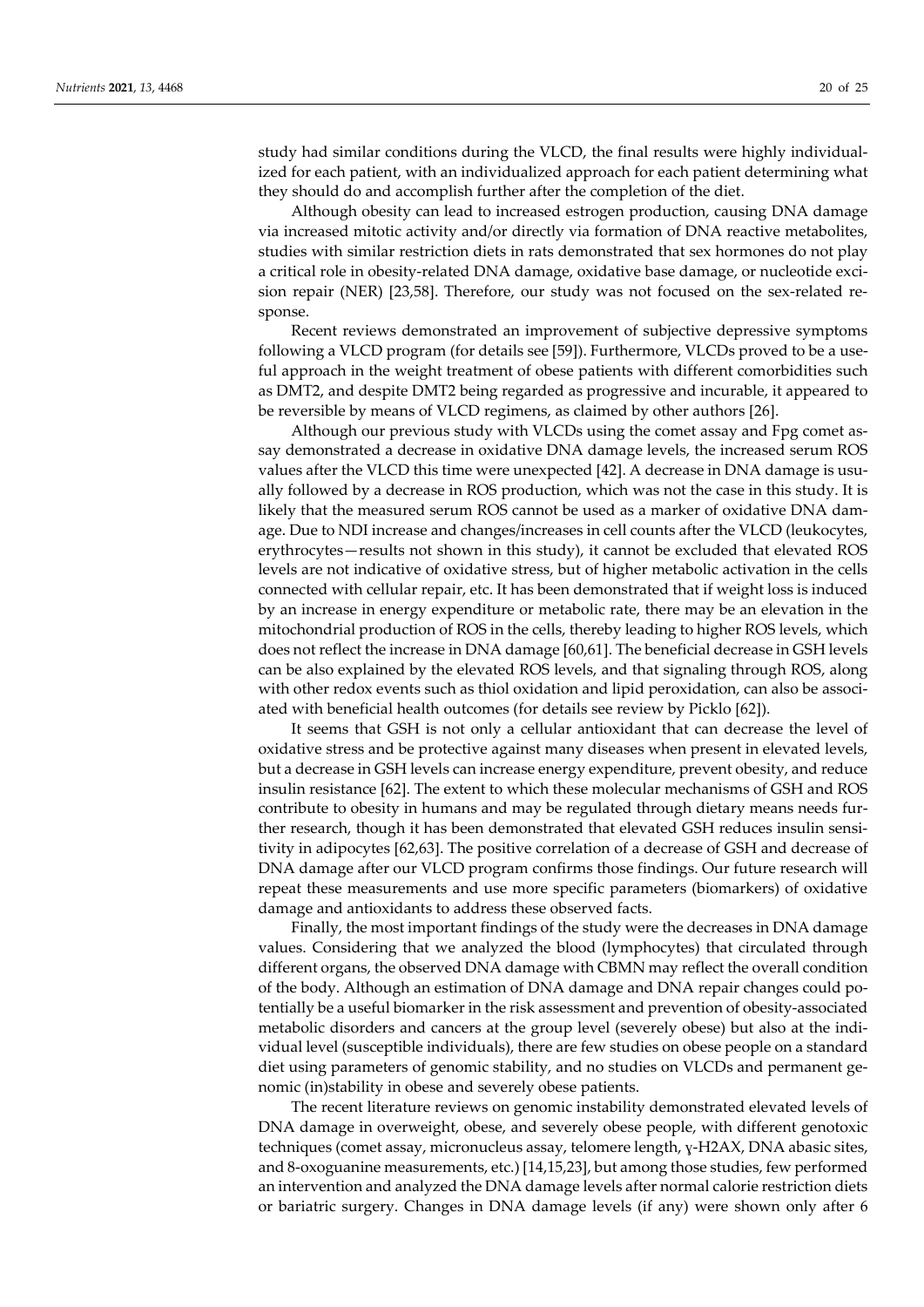months (slight) or after a year of diet or bariatric surgery (for details see reviews [14,15,23]).

The CBMN assay showed its usefulness as a genomic stability biomarker and demonstrated that a short 3-week 567 kcal VLCD can cut the types of permanent damage values by half. Considering that median and mean values of the entire group were above 10 before the diet, with 20 individuals exceeding the mean and median values of the healthy Croatian populations (mean  $\pm$  SD: 6.90  $\pm$  3.32, median 7 MNi) [64], after the diet only four individuals still had higher values while the mean group level was below the mean healthy values, the CBMN assay demonstrated its value not only at the group level but also in revealing susceptible individuals that should be observed further to establish the behavior of DNA damage after the diet during the program. This highlights our program as a promising personalized approach to resolving the problems associated with obesity.

The value of this study is that other parameters such as NBs and NPBs, and the frequencies of apoptotic and necrotic cells, have not typically been measured in other studies. Only the study of Donmez-Altuntas et al. showed a significantly elevated frequency of apoptotic and necrotic cells as cytotoxicity markers in peripheral blood lymphocytes of obese and total overweight/obese subjects compared with normal-weight subjects, but that study did not use diet intervention [65]. Epidemiological evidence reporting an increased incidence of all cancers for subjects with high CBMN parameters confirm that elevated levels of CBMN parameters play a causal role in cancer development [66,67]. There is increasing evidence that CBMN parameters are linked to the pathogenesis of metabolic and cardiac diseases [15,16] and the severity of coronary artery disease [68,69]. Long-term follow-up studies have confirmed that CBMN is a predictive biomarker of cardiovascular mortality in the healthy population but also in populations with cardiovascular disease and coronary artery disease [70]. Fenech et al. in their review from 2020 demonstrated that the lymphocyte CBMN assay may prove to be a useful tool for the screening of obesity and the metabolic syndrome and its progression to diabetes and CVD in adults [16]. Thus, the CBMN assay can be used at both the group level and individual level, for an individualized or personalized medical approach in treating obesity.

## **5. Conclusions**

We demonstrated for the first time that a 3-week 567 kcal hospital-controlled VLCD on obese people with BMI ≥ 35 kg m<sup>-2</sup> can result in a significant decrease of half of the values of DNA damage parameters measured by the CBMN assay, and a significant decrease of glucose, urea, TC, HDL-C, LDL-C, body weight, GSH, and insulin levels, as well as the percentage of excessive body weight and an improvement (almost significantly) in BMI by 3 or even 5 units. Although the group was highly heterogeneous, consisting of patients with class II and III obesity, which can explain the lack of a significant difference in post-diet BMI (although there was a decrease), the results on DNA damage and selected biochemical parameters are relevant for the development of healthy weight loss strategies. A recent review characterized DNA damage in obesity as an initiator, promoter, and predictor of cancer and advocated for early, pre-malignant assessment of genome integrity and stability to develop surveillance strategies and interventions [71]. Further studies will be conducted on a higher number of volunteers, and will include other biomarkers, especially biomarkers of oxidative stress and antioxidants, with continued surveillance of subjects who have already entered the program. Special attention will be also given to informing patients about the inflammatory potential of their habitual diet and the Dietary Inflammatory Index of specific foods, and to analyze the possible connections of these foods with the results [72]. These results will facilitate the further development of the program at the Duga Resa Special Hospital for Extended Treatment so that in the future it will also include 50 g of high-quality proteins and 55 g of carbohydrates per day, and adequate vitamin and mineral supplementation regimens during the VLCD.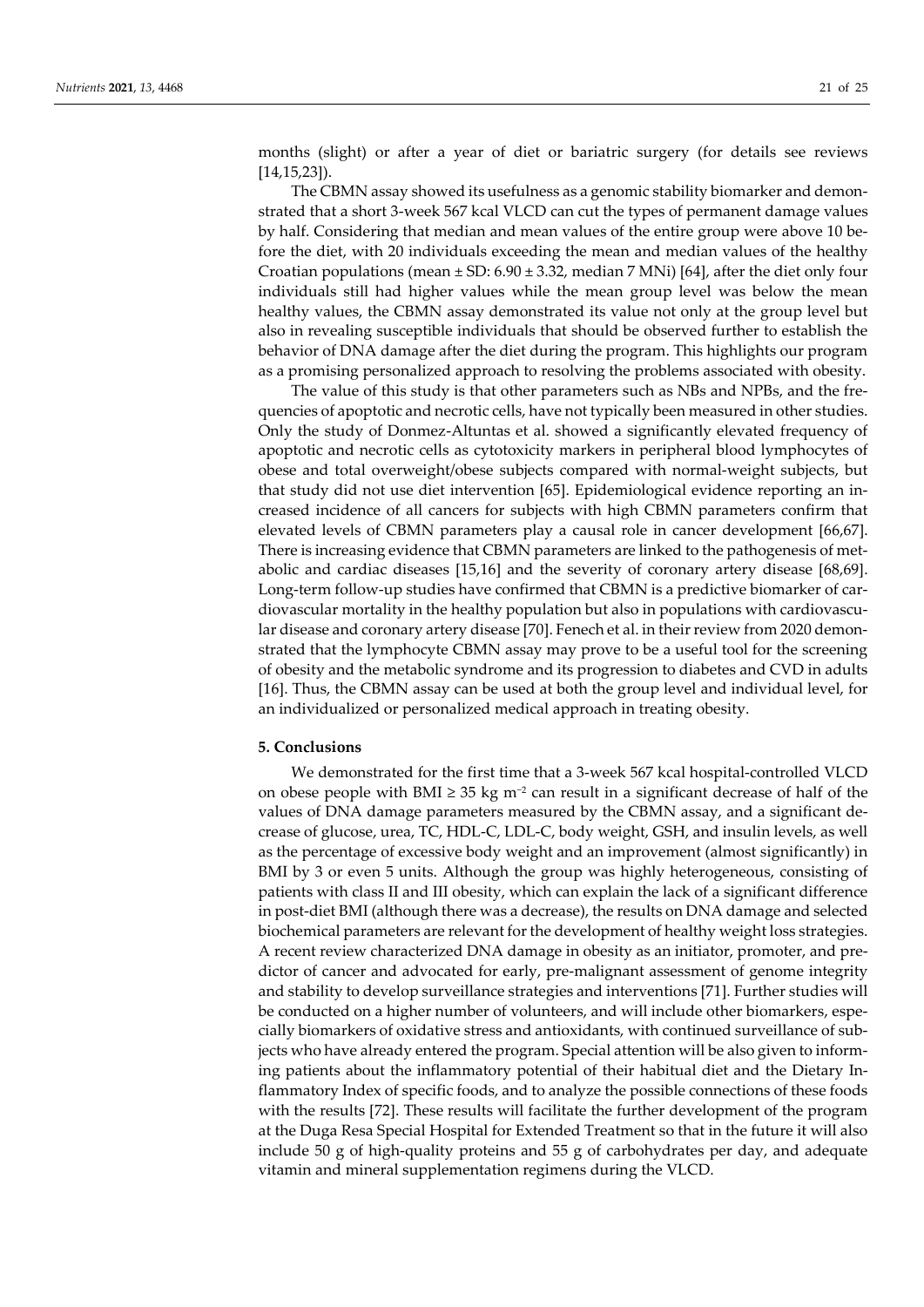**Supplementary Materials:** The following are available online at www.mdpi.com/article/10.3390/nu13124468/s1, Food Frequency Questionnaire.

**Author Contributions:** Conceptualization, M.M., I.O., A.-M.D., and I.V.V.; methodology, I.P., D.B., L.D., I.O., and M.M.; formal analysis, M.M., I.O., I.P., and I.V.V.; investigation, I.O., D.B., I.P., M.M., and A.-M.D.; resources, D.B., I.O., M.M., I.P., I.V.V., and A.-M.D.; data curation, I.O., D.B., M.M., I.P., and I.V.V.; writing—original draft preparation, I.O. and M.M.; writing—D.B., I.P., I.V.V., A.- M.D., and M.M.; review and editing, D.B., I.P., I.V.V., A.-M.D., and M.M. All authors have read and agreed to the published version of the manuscript.

**Funding:** This research received no external funding except from the institutional funding of the Duga Resa Special Hospital for Extended Treatment, the Institute for Medical Research and Occupational Health, the University of Zagreb, and anonymous donations for the study.

**Institutional Review Board Statement:** The study was conducted according to the guidelines of the Helsinki Declaration, and approved by the Ethics Committees of the Duga Resa Special Hospital for Extended Treatment (No.: 08-08-970/19), the Institute for Medical Research and Occupational Health (IMROH, No.: 100-21/19-10), and the School of Medicine, University of Zagreb, Croatia (No. 380-59- 10106-20-111/174, class: 641-01/20-02/01). The latter approval is mandatory at the national level for all the experiments involving human exposure. The study also has Clinical Trials.gov number: NCT05055154 and study protocol number: OSMN35aVLCD-26, verified in September of 2021.

**Informed Consent Statement:** Patient consent was obtained from all subjects involved in the study and written informed consent has been obtained from the patient(s) to publish the results of this research.

**Data Availability Statement:** Individual data are already presented in the manuscript, other data are not applicable due to GDPR, hospital rules, and written patient consents.

**Acknowledgments:** The authors would like to acknowledge the contribution of the staff and participants of the EPIC-Norfolk Study supported by the Medical Research Council program grants (G9502233, G0401527, and G1000143) and Cancer Research UK program grants (SP2024/0201, SP2024/0204, C865/A2883, C864/A8257, and C864/A14136).

**Conflicts of Interest:** The authors declare no conflict of interest. The funders had no role in the design of the study; in the collection, analyses, or interpretation of data; in the writing of the manuscript, or in the decision to publish the results.

#### **References**

- 1. WHO Global Action Plan for the Prevention and Control of NCDs 2013–2020. Available online: http://www.slideshare.net/pauloventuraseabra/who-global-action-plan-for-the-prevention-and-control-of-noncommunicable-diseases-20132020 (accessed on 28 October 2021).
- 2. Bonassi, S.; El-Zein, R.; Bolognesi, C.; Fenech, M. Micronuclei frequency in peripheral blood lymphocytes and cancer risk: Evidence from human studies. *Mutagenesis* **2011**, *26*, 93–100.
- 3. Norppa, H.; Bonassi, S.; Hansteen, I.L.; Hagmar, L.; Stromberg, U.; Rossner, P.; Boffetta, P.; Lindholm, C.; Gundy, S.; Lazutka, J.; et al. Chromosomal aberrations and SCEs as biomarkers of cancer risk. *Mutat. Res.* **2006**, *600*, 37–45.
- 4. Collins, A.R. Measuring oxidative damage to DNA and its repair with the Comet assay. *Biochim. Biophys. Acta* **2014**, *1840*, 794– 800.
- 5. Poirier, P.; Giles, T.D.; Bray, G.A.; Hong, Y.; Stern, J.S.; Pi-Sunyer, F.X.; Eckel, R.H. American Heart Association; Obesity Committee of the Council on Nutrition, Physical Activity, and Metabolism. Obesity and cardiovascular disease: Pathophysiology, evaluation, and effect of weight loss: An update of the 1997 American Heart Association Scientific Statement on Obesity and Heart Disease from the Obesity Committee of the Council on Nutrition, Physical Activity, and Metabolism. *Circulation* **2006**, *113*, 898–918, doi:10.1161/CIRCULATIONAHA.106.171016.
- 6. Guh, D.P.; Zhang, W.; Bansback, N.; Amarsi, Z.; Birmingham, C.L.; Anis, A.H. The incidence of co-morbidities related to obesity and overweight: A systematic review and meta-analysis. *BMC Public Health* **2009**, *9*, 88.
- 7. Lauby-Secretan, B.; Scoccianti, C.; Loomis, D.; Grosse, Y.; Bianchini, F.; Straif, K. International Agency for Research on Cancer Handbook Working Group. Body Fatness and Cancer-Viewpoint of the IARC Working Group. *N. Engl. J. Med.* **2016**, *375*, 794– 798, doi:10.1056/NEJMsr1606602.
- 8. Tinahones, F.J.; Murri-Pierri, M.; Garrido-Sánchez, L.; García-Almeida, J.M.; García-Serrano, S.; García-Arnés, J.; García-Fuentes, E. Oxidative stress in severely obese persons is greater in those with insulin resistance. *Obesity* **2009**, *17*, 240–246, doi:10.1038/oby.2008.536.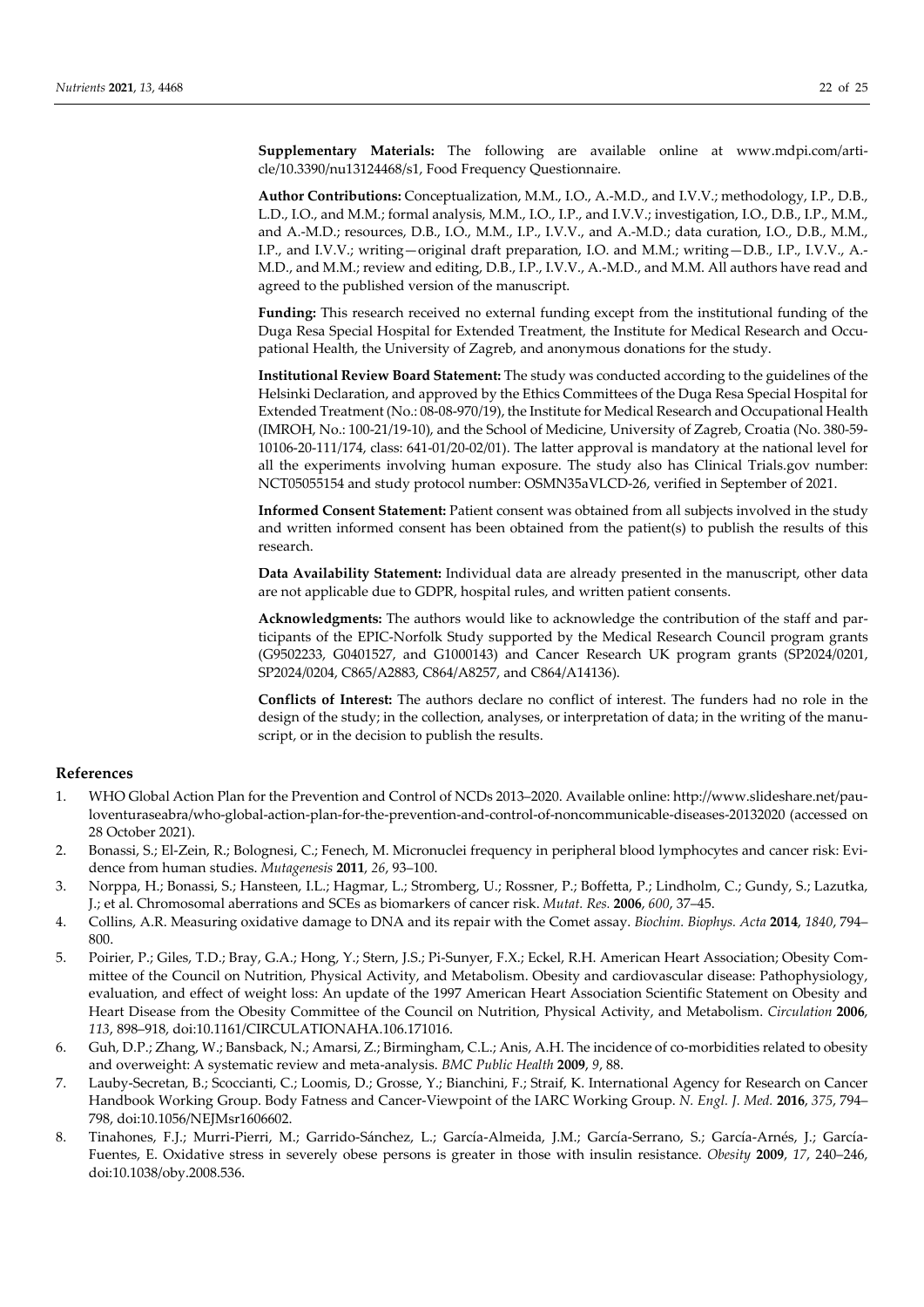- 9. Feingold, K.R., Anawalt, B.; Boyce, A.; Chrousos, G.; de Herder, W.W.; Dhatariya, K.; Dungan, K.; Grossman, A.; Hershman, J.M.; Hofland, J.; et.al. *Obesity and Dyslipidemia*; Feingold MDText.com, Inc.: South Dartmouth, MA, USA, 2000. Available online: https://www.ncbi.nlm.nih.gov/books/NBK305895/ (accessed on 28 October 2021).
- 10. WHO Global Health Observatory Data Repository [Online Database]. Geneva, World Health Organization. 2013. Available online: http://apps.who.int/gho/data/view.main (accessed on 13 June 2020).
- 11. Rogulj, D. Croatia Ranked 8th in Obesity of the 28 EU Countries. 2016. Available online: https://www.total-croatianews.com/item/14572-croatia-ranked-eighth-in-obesity-of-the-28-eu-countries (accessed on 13 June 2020).
- 12. Eurostat. Overweight and Obesity-BMI Statistics. 2014. Available online: https://ec.europa.eu/eurostat/statistics-explained/index.php/Overweight\_and\_obesity\_-\_BMI\_statistics (accessed on 13 June 2020).
- 13. Gallus, S.; Lugo, A.; Murisic, B.; Bosetti, C.; Boffetta, P.; La Vecchia, C. Overweight and obesity in 16 European countries. *Eur. J. Nutr.* **2015**, *54*, 679–689, doi:10.1007/s00394-014-0746-4.
- 14. Wagner, K.H.; Schwingshackl, L.; Draxler, A.; Franzke, B. Impact of dietary and lifestyle interventions in elderly or people diagnosed with diabetes, metabolic disorders, cardiovascular disease, cancer and micronutrient deficiency on micronuclei frequency—A systematic review and meta-analysis. *Mutat. Res. Rev. Mutat. Res.* **2021**, *787*, 108367, doi:10.1016/j.mrrev.2021.108367.
- 15. Franzke, B.; Schwingshackl, L.; Wagner, K.H. Chromosomal damage measured by the cytokinesis block micronucleus cytome assay in diabetes and obesity—A systematic review and meta-analysis. *Mutat. Res. Rev. Mutat. Res.* **2020**, *786*, 108343, doi:10.1016/j.mrrev.2020.108343.
- 16. Fenech, M.; Holland, N.; Kirsch-Volders, M.; Knudsen, L.E.; Wagner, K.H.; Stopper, H.; Knasmueller, S.; Bolognesi, C.; El-Zein, R.; Bonassi, S. Micronuclei and disease—Report of HUMN project workshop at Rennes 2019 EEMGS conference. *Mutat. Res. Genet. Toxicol. Environ. Mutagen.* **2020**, *850–851*, 503133, doi:10.1016/j.mrgentox.2020.503133.
- 17. Fenech, M.; Chang, W.P.; Kirsch-Volders, M.; Holland, N.; Bonassi, S.; Zeiger, E. HUMN project: Detailed description ofthe scoring criteria for the cytokinesis block micronucleus assay using isolated human lymphocyte cultures. *Mutat. Res.* **2003**, *534*, 65–75.
- 18. Fenech, M.; Kirsch-Volders, M.; Natarajan, A.T.; Surralles, J.; Crott, J.W.; Parry, J.; Norppa, H.; Eastmond, D.A.; Tucker, J.D.; Thomas, P. Molecular mechanisms of micronucleus, nucleoplasmic bridge and nuclear bud formation in mammalian and human cells. *Mutagenesis* **2011**, *26*, 125–132.
- 19. Natarajan, A.T.; Obe, G. Screening of human populations for mutations induced by environmental pollutants: Use of human lymphocyte system. *Ecotoxicol. Environ. Saf.* **1980**, *4*, 468–481.
- 20. Carrano, A.V.; Natarajan, A.T. International Commission for Protection Against Environmental Mutagens and Carcinogens. ICPEMC publication no. 14. Con siderations for population monitoring using cytogenetic techniques. *Mutat. Res.* **1988**, *204*, 379– 406.
- 21. Mulligan, A.A.; Luben, R.N.; Bhaniani, A.; Parry-Smith, D.J.; O'Connor, L.; Khawaja, A.P.; Forouhi, N.G.; Khaw, K.T. EPIC-Norfolk FFQ Study. A new tool for converting food frequency questionnaire data into nutrient and food group values: FETA research methods and availability. *BMJ Open* **2014**, *4*, e004503, doi:10.1136/bmjopen-2013-004503.
- 22. Bray, G.A.; Bouchard, C.; Church, T.S.; Cefalu, W.T.; Greenway, F.L.; Gupta, A.K.; Kaplan, L.M.; Ravussin, E.; Smith, S.R.; Ryan, D.H. Is it time to change the way we report and discuss weight loss? *Obesity* **2009**, *17*, 619–621, doi:10.1038/oby.2008.597.
- 23. Setayesh, T.; Nersesyan, A.; Mišík, M.; Ferk, F.; Langie, S.; Andrade, V.M.; Haslberger, A.; Knasmüller, S. Impact of obesity and overweight on DNA stability: Few facts and many hypotheses. *Mutat. Res. Rev. Mutat. Res.* **2018**, *777*, 64–91, doi:10.1016/j.mrrev.2018.07.001.
- 24. Walford, R.L.; Mock, D.; Verdery, R.; MacCallum, T. Calorie restriction in biosphere 2: Alterations in physiologic, hematologic, hormonal, and biochemical parameters in humans restricted for a 2-year period. *J. Gerontol. A Biol. Sci. Med. Sci.* **2002**, *57*, B211– B224, doi:10.1093/gerona/57.6.b211.
- 25. Román-Pintos, L.M.; Villegas-Rivera, G.; Cardona-Muñoz, E.G.; Rodríguez-Carrizalez, A.D.; Moreno-Ulloa, A.; Rubin, N.; Miranda-Díaz, A.G. Very Low-Calorie Diets in Type 2 Diabetes Mellitus: Effects on Inflammation, Clinical and Metabolic Parameters, Diabetes and Its Complications. In *Diabetes and Its Complications December*; Ahmed, R.G., Ed.; IntechOpen: London, UK, 2018. Available online: https://www.intechopen.com/books/diabetes-and-its-complications/very-low-calorie-diets-in-type-2 diabetes-mellitus-effects-on-inflammation-clinical-and-metabolic-pa (accessed on 26 October 2020).
- 26. Huang, Y.S.; Zheng, Q.; Yang, H.; Fu, X.; Zhang, X.; Xia, C.; Zhu, Z.; Liu, Y.N.; Liu, W.J. Efficacy of Intermittent or Continuous Very Low-Energy Diets in Overweight and Obese Individuals with Type 2 Diabetes Mellitus: A Systematic Review and Meta-Analyses. *J. Diabetes Res.* **2020**, *2020*, 4851671, doi:10.1155/2020/4851671.
- 27. Heilbronn, L.K.; de Jonge, L.; Frisard, M.I.; DeLany, J.P.; Larson-Meyer, D.E.; Rood, J.; Nguyen, T.; Martin, C.K.; Volaufova, J.; Most, M.M.; et al. Pennington CALERIE Team. Effect of 6-month calorie restriction on biomarkers of longevity, metabolic adaptation, and oxidative stress in overweight individuals: A randomized controlled trial. *JAMA* **2006**, *295*, 1539–1548, doi:10.1001/jama.295.13.1539.
- 28. Eastmond, D.A.; Tucker, J.D. Identification of aneuploidy-inducing agents using cytokinesisblocked human lymphocytes and an antikinetochore antibody. *Environ. Mol. Mutagen.* **1989**, *13*, 34–43.
- 29. Kamencic, H.; Lyon, A.; Paterson, P.G.; Juurlink, B.H.J. Monochlorobimane fluorometric method to measure tissue glutathione. *Anal. Biochem.* **2000**, *286*, 35–37.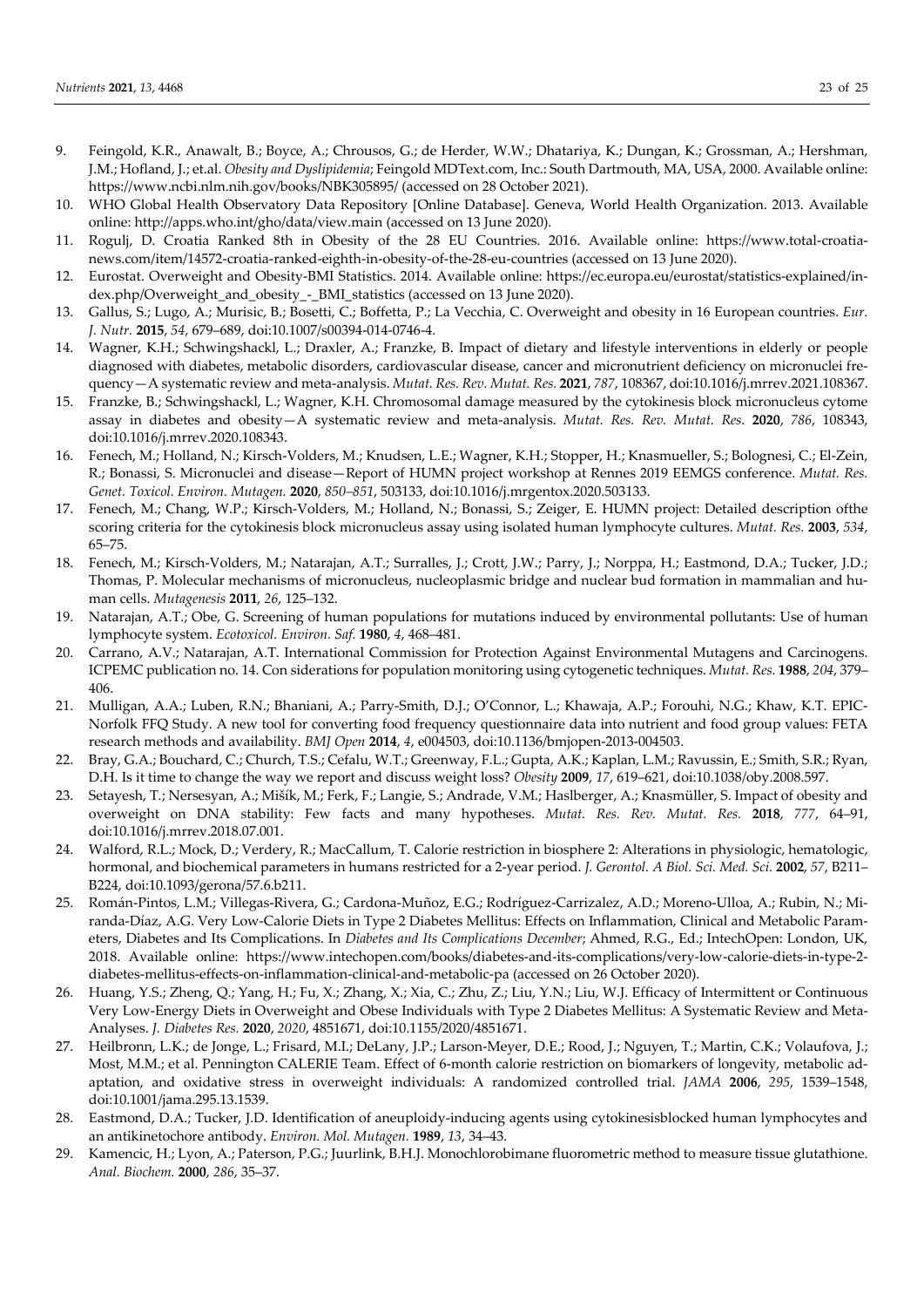- 30. Kalyanaraman, B.; Darley-Usmar, V.; Davies, K.J.A.; Dennery, P.A.; Forman, H.J.; Grisham, M.B.; Mann, G.E.; Moore, K.; Roberts, L.J.; Ischiropoulos, H. Measuring reactive oxygen and nitrogen species with fluorescent probes: Challenges and limitations. *Free Radic. Biol. Med.* **2012**, *52*, 1–6.
- 31. Nyberg, S.T.; Batty, G.D.; Pentti, J.; Virtanen, M.; Alfredsson, L.; Fransson, E.I.; Goldberg, M.; Heikkilä, K.; Jokela, M.; Knutsson, A.; et al. Obesity and loss of disease-free years owing to major non-communicable diseases: A multicohort study. *Lancet Public Health.* **2018**, *3*, e490–e497, doi:10.1016/S2468-266730139-7.
- 32. Kahn, S.E.; Hull, R.L.; Utzschneider, K.M. Mechanisms linking obesity to insulin resistance and type 2 diabetes. *Nature* **2006**, *444*, 840–846.
- 33. Heymsfield, S.B.; Wadden, T.A. Mechanisms, pathophysiology, and management of obesity. *N. Engl. J. Med.* **2017**, *376*, 254–266.
- 34. Carreras-Torres, R.; Johansson, M.; Gaborieau, V.; Haycock, P.C.; Wade, K.H.; Relton, C.L.; Martin, R.M.; Davey Smith, G.; Brennan, P. The role of obesity, type 2 diabetes, and metabolic factors in pancreatic cancer: A mendelian randomization study. *J. Natl. Cancer Inst.* **2017**, *109*, djx012, doi:10.1093/jnci/djx012.
- 35. Nead, K.T.; Sharp, S.J.; Thompson, D.J.; Painter, J.N.; Savage, D.B.; Semple, R.K.; Barker, A.; Australian National Endometrial Cancer Study Group (ANECS); Perry, J.R.; Attia, J.; et al. Evidence of a causal association between insulinemia and endometrial cancer: A mendelian randomization analysis. *J. Natl. Cancer Inst.* **2015**, *107*, djv178, doi:10.1093/jnci/djv178.
- 36. Calle, E.E.; Kaaks, R. Overweight, obesity and cancer: Epidemiological evidence and proposed mechanisms. *Nat. Rev. Cancer*  **2004**, *4*, 579–591, doi:10.1038/nrc1408.
- 37. Mathis, D.; Shoelson, S.E. Immunometabolism: An emerging frontier. *Nat. Rev. Immunol.* **2011**, *11*, 81, doi:10.1038/nri2922.
- 38. Włodarczyk, M.; Nowicka, G. Obesity, DNA Damage, and Development of Obesity-Related Diseases. *Int. J. Mol. Sci.* **2019**, *20*, 1146, doi:10.3390/ijms20051146.
- 39. Mancini, M.; Longo, K.; Esposito, I.; Pauciullo, P. Drastic Calorie Restriction for the Treatment of Massive Obesity. *J. Obes. Eat. Disord.* **2016**, *2*, 3, doi:10.21767/2471-8203.100014.
- 40. Parretti, H.M.; Jebb, S.A.; Johns, D.J.; Lewis, A.L.; Christian-Brown, A.M.; Aveyard, P. Clinical effectiveness of very-low-energy diets in the management of weight loss: A systematic review and meta-analysis of randomized controlled trials. *Obes. Rev.* **2016**, *17*, 225–234, doi:10.1111/obr.12366.
- 41. Panuganti, K.K.; Nguyen, M.; Kshirsagar, R.K. Obesity. In *StatPearls*; StatPearls Publishing: Treasure Island, FL, USA, 2021. Available online: https://www.ncbi.nlm.nih.gov/books/NBK459357/ (accessed on 13 June 2020).
- 42. Ožvald, I.; Božičević, D.; Mustapić, M.; Vinković Vrček, I.; Domijan, A.M.; Milić, M. Changes in anthropometric, biochemical and DNA damage parameters after 3-weeks-567-kcal-hospital-controlled-VLCD in severely obese patients with BMI ≥ 35 kg m−2. *Submitt. Eur. J. Nutr.* **2021**, under revision.
- 43. Sivakumar, J.; Chong, L.; Ward, S.; Sutherland, T.R.; Read, M.; Hii, M.W. Body Composition Changes Following a Very-Low-Calorie Pre-Operative Diet in Patients Undergoing Bariatric Surgery. *Obes. Surg.* **2020**, *30*, 119–126, doi:10.1007/s11695-019- 04174-y.
- 44. Lim, E.L.; Hollingsworth, K.G.; Aribisala, B.S.; Chen, M.J.; Mathers, J.C.; Taylor, R. Reversal of type 2 diabetes: Normalisation of beta cell function in association with decreased pancreas and liver triacylglycerol. *Diabetologia* **2011**, *54*, 2506–2514.
- 45. Steven, S.; Taylor, R. Restoring normoglycaemia by use of a very low calorie diet in long- and short-duration Type 2 diabetes. *Diabet. Med.* **2015**, *32*, 1149–1155.
- 46. Steven, S.; Hollingsworth, K.G.; Al-Mrabeh, A.; Avery, L.; Aribisala, B.; Caslake, M.; Taylor, R. Very Low-Calorie Diet and 6 Months of Weight Stability in Type 2 Diabetes: Pathophysiological Changes in Responders and Nonresponders. *Diabetes Care*  **2016**, *39*, 808–815.
- 47. Juray, S.; Axen, K.V.; Trasino, S.E. Remission of Type 2 Diabetes with Very Low-Calorie Diets-A Narrative Review. *Nutrients*  **2021**, *13*, 2086, doi:10.3390/nu13062086.
- 48. Viljanen, A.P.; Lautamäki, R.; Järvisalo, M.; Parkkola, R.; Huupponen, R.; Lehtimäki, T.; Rönnemaa, T.; Raitakari, O.T.; Iozzo, P.; Nuutila, P. Effects of weight loss on visceral and abdominal subcutaneous adipose tissue blood-flow and insulin-mediated glucose uptake in healthy obese subjects. *Ann. Med.* **2009**, *41*, 152–160, doi:10.1080/07853890802446754.
- 49. Bianchi, V.E. Weight loss is a critical factor to reduce inflammation. *Clin. Nutr. ESPEN* **2018**, *28*, 21–35, doi:10.1016/j.clnesp.2018.08.007.
- 50. Ravussin, E.; Burnand, B.; Schutz, Y.; Jequier, E. Energy expenditure before and during energy restriction in obese patients. *Am. J. Clin. Nutr.* **1985**, *41*, 753–759.
- 51. Leibel, R.L.; Rosenbaum, M.; Hirsch, J. Changes in energy expenditure resulting from altered body weight. *N. Engl. J. Med.* **1995**, *332*, 621–628.
- 52. Lips, M.A.; van Klinken, J.B.; Pijl, H.; Janssen, I.; Willems van Dijk, K.; Koning, F.; van Harmelen, V. Weight loss induced by very low calorie diet is associated with a more beneficial systemic inflammatory profile than by Roux-en-Y gastric bypass. *Metabolism* **2016**, *65*, 1614–1620, doi:10.1016/j.metabol.2016.07.013.
- 53. Zhang, Z.; Dmitrieva, N.I.; Park, J.H.; Levine, R.L.; Burg, M.B. High urea and NaCl carbonylate proteins in renal cells in culture and in vivo, and high urea causes 8-oxoguanine lesions in their DNA. *Proc. Natl. Acad. Sci. USA* **2004**, *101*, 9491–9496, doi:10.1073/pnas.0402961101.
- 54. Portnay, G.I.; O'Brian, J.T.; Bush, J.; Vagenakis, A.G.; Azizi, F.; Arky, R.A.; Ingbar, S.H.; Braverman, L.E. The effect of starvation on the concentration and binding of thyroxine and triiodothyronine in serum and on the response to TRH. *J. Clin. Endocrinol. Metab.* **1974**, *39*, 191–194, doi:10.1210/jcem-39-1-191.